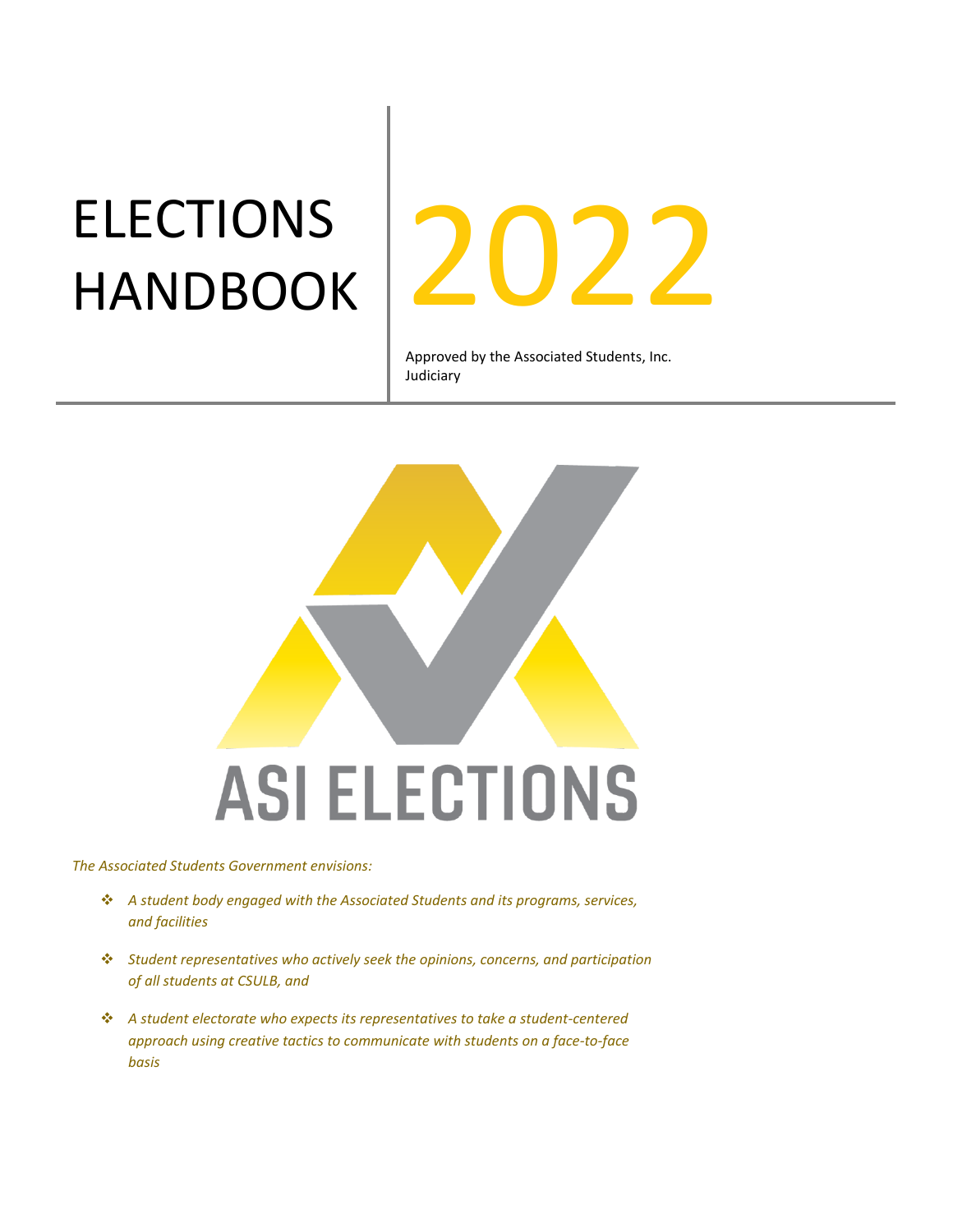# TABLE OF CONTENTS

| PART I    |  |
|-----------|--|
|           |  |
| А.        |  |
|           |  |
| 2.        |  |
|           |  |
|           |  |
| 5.        |  |
| 6.        |  |
| В.        |  |
| C.        |  |
|           |  |
| Α.        |  |
| <b>B.</b> |  |
| C.        |  |
|           |  |
|           |  |
|           |  |
| d.        |  |
|           |  |
| Α.        |  |
| В.        |  |
|           |  |
| C.        |  |
|           |  |
|           |  |
|           |  |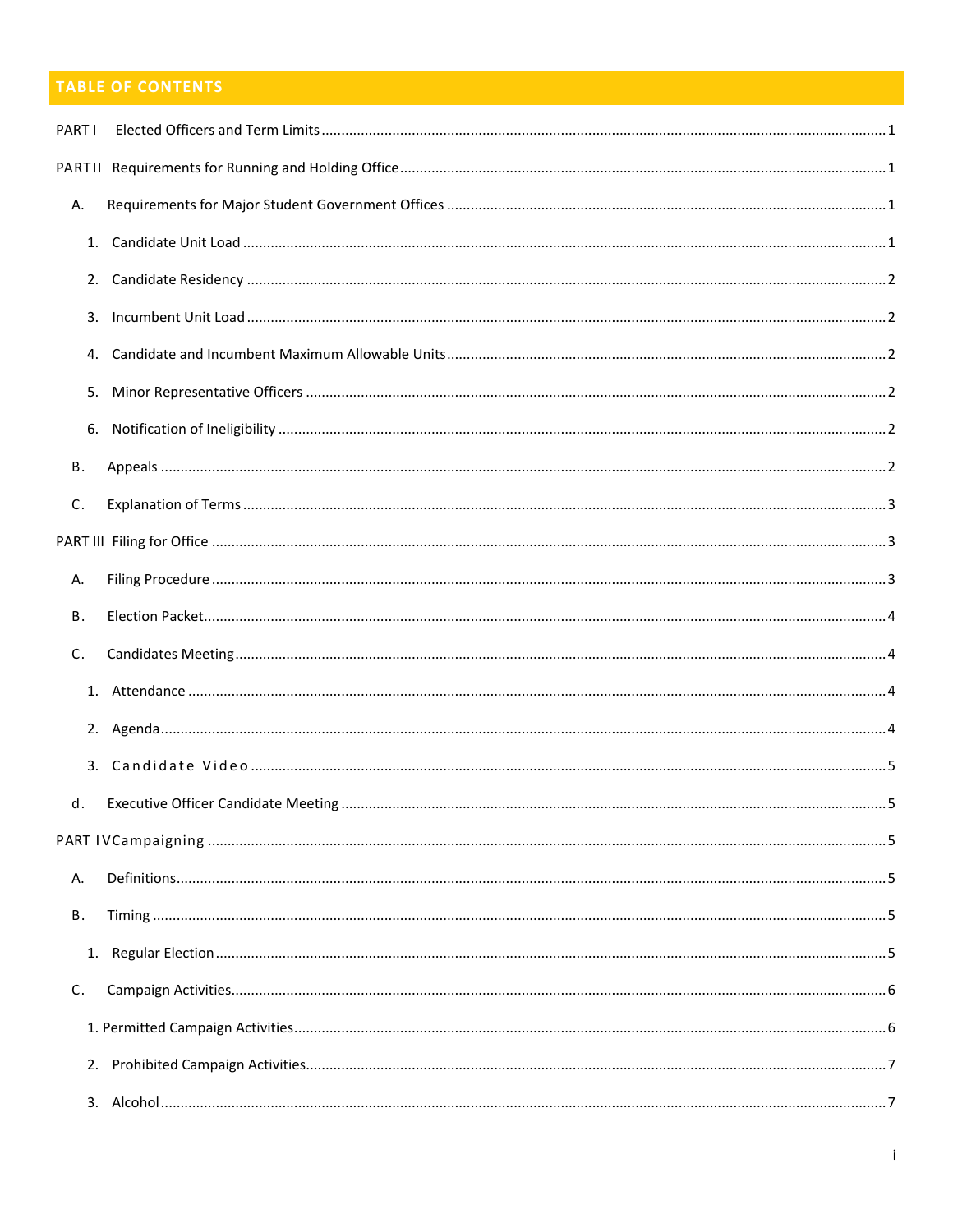| Α. |  |
|----|--|
| В. |  |
| C. |  |
| D. |  |
| E. |  |
| F. |  |
| G. |  |
|    |  |
|    |  |
| Α. |  |
| В. |  |
| C. |  |
| D. |  |
|    |  |
|    |  |
|    |  |
|    |  |
| А. |  |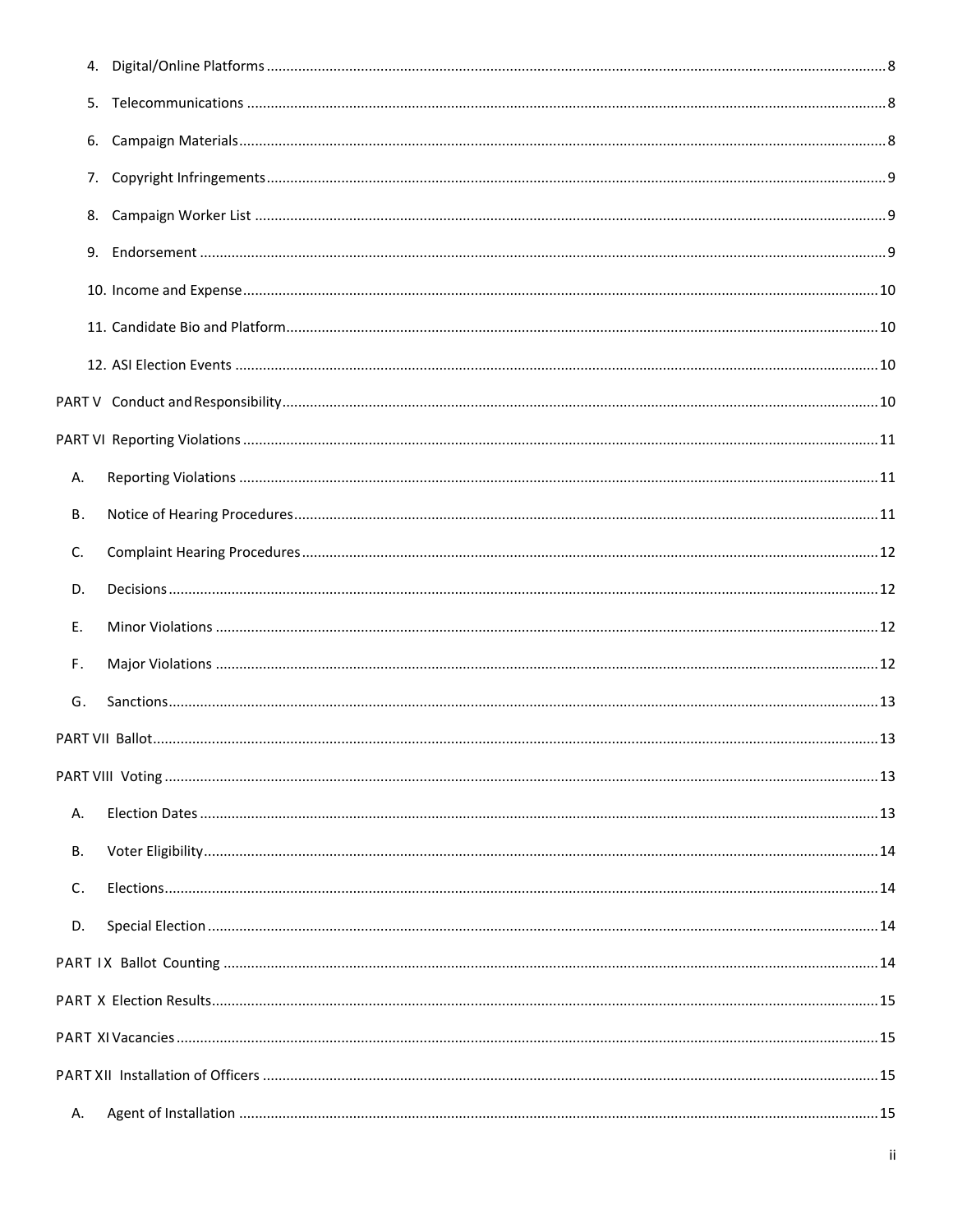| A. |  |
|----|--|
| В. |  |
| C. |  |
| D. |  |
| E. |  |
| F. |  |
| G. |  |
| Η. |  |
|    |  |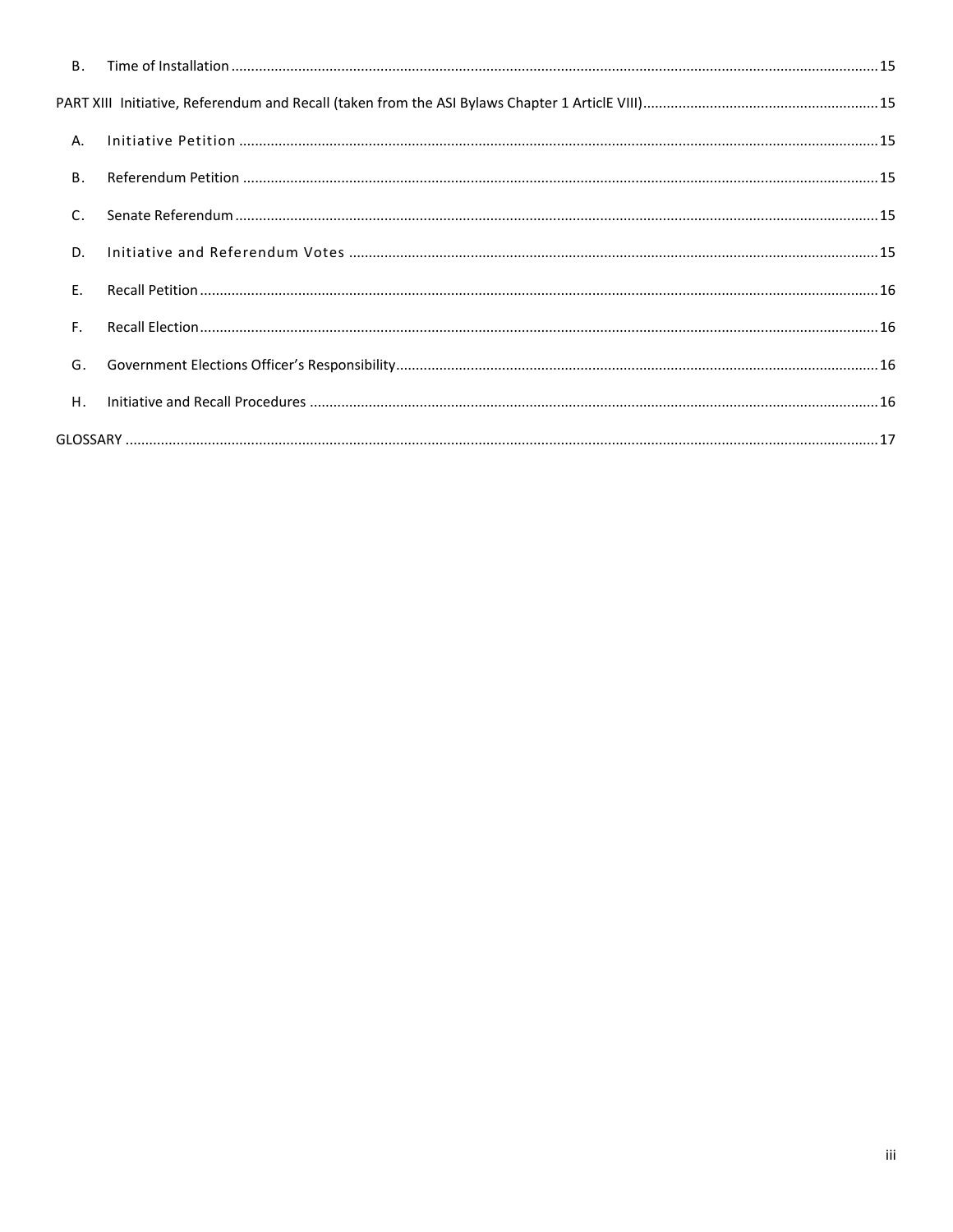#### <span id="page-4-0"></span>**PART I ELECTED OFFICERS AND TERM LIMITS**

- A. There shall be one general election in each academic year, to be held in the spring semester.
- B. The following officers shall be elected in the general election by the student body:
	- 1. One ASI President
	- 2. One ASI Executive Vice President
	- 3. One ASI Vice President of Finance
	- 4. Six (6) Senators-at-Large
	- 5. Fourteen Senators(2) from each of the academic colleges. College Senators shall be elected from those majoring in one of the various departments of the particular college.
	- 6. Five (5) Trustees for the University Student Union Board of Trustees
- C. Each elected officer shall assume office and its duties on the first day of June.
- D. Each elected officer shall serve a term of office for a maximum of one (1) year. Officers may run for re- election at an unlimited number of times.
- E. A majority of all votes cast shall be necessary to elect ASI officers with the following exceptions:
	- 1. Positionsfor Senators-at-Large are elected by a plurality.
	- 2. Positions for Senators representing the academic colleges are elected by a plurality of all votes cast for each office by the constituency of which the office is to represent.
	- 3. Positions for USU Board of Trustees are elected by plurality.
	- 4. Positions for President, Executive Vice President and Vice President of Finance are elected by 50% plus one.
- F. No officer shall hold more than one (1) major elected or major appointed office concurrently.

## <span id="page-4-1"></span>**PART I I REQUIREMENTS FOR RUNNING AND HOLDING OFFICE**

Excerpt from CSULB REGS, 2021-2022, Regulation II "Academic Eligibility Qualificationsfor Student Office Holders". Qualificationsfor Associated Student Body officers are derived from the California State University, Office of the Chancellor, AAAR, dated March 27, 2012, and current University policy. These requirements are considered minimum qualifications to demonstrate academic involvement, achievement, and progress. The University president may establish additional requirements.

All student representatives must be matriculated at the university, maintaining a minimum overall, on-campus cumulative 2.50 grade point average (GPA) at all times, and a 2.50 grade point average in every semester while in office, and in the semester prior to running for office, and not be on probation of any kind.

## <span id="page-4-2"></span>A. REQUIREMENTS FOR MAJOR STUDENT GOVERNMENT OFFICES

Major student government offices include ASI President, ASI Executive Vice President, ASI Vice President of Finance, ASI Academic Affairs Officer, ASI Chief Diversity Officer, ASI Chief Government Relations Officer, ASI Government Elections Officer, ASI Associate and Chief Justices, members of the ASI Senate, and others with primary fiduciary responsibilities (e.g., members of the Forty-Niner Shops Board of Directors, the USU Board of Trustees), and the campus representative(s) to CSU Board of Trustees, the Cal State Student Association (CSSA) and CSSA officers. College council chairs or presidents and Fraternity and Sorority Life coordinating council chairs or presidents are also major offices.

# <span id="page-4-3"></span>1. CANDIDATE UNIT LOAD

Undergraduate candidates must maintain six semester units per term (semester) while running for office. Graduate and credential student candidates must maintain three semester units per term (semester) while running for office.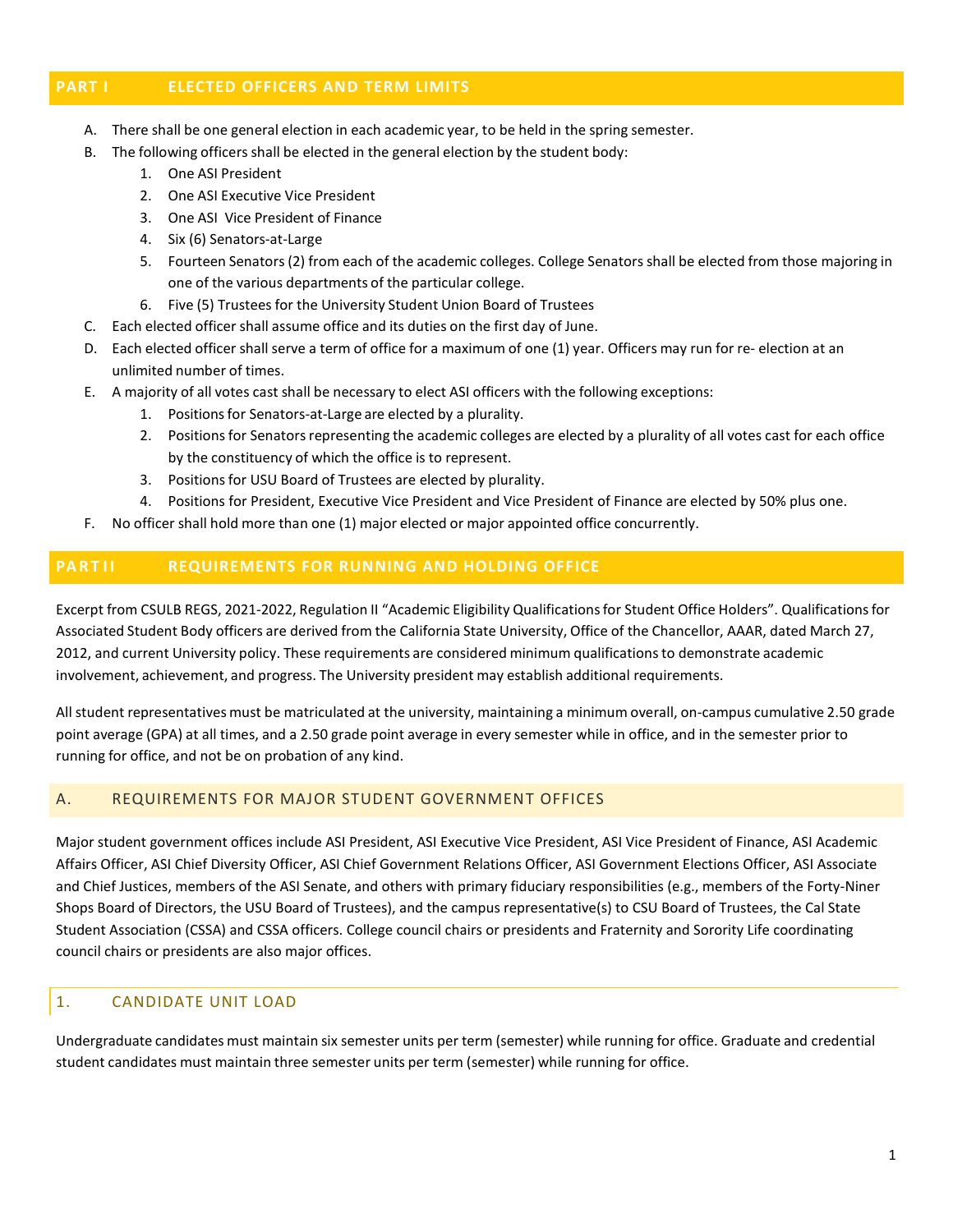# <span id="page-5-0"></span>2. CANDIDATE RESIDENCY

Undergraduate candidates for a major office must have been enrolled on the campus and have completed at least one semester prior to the election, earning a minimum of six semester units during the year. Graduate and credential candidates must be currently enrolled in a minimum of three semester units to be eligible.

Undergraduate candidates who will be graduating at the end of the semester must be formally re-admitted to the University and their graduate department in order to seek office and subsequently assume the office to which they are elected or appointed.

#### <span id="page-5-1"></span>3. INCUMBENT UNIT LOAD

The undergraduate student must earn six semester units of credit per term (semester) while holding office. Graduate and credential students must earn three semester units of credit per term (semester) while in office.

#### <span id="page-5-2"></span>4. CANDIDATE AND INCUMBENT MAXIMUM ALLOWABLE UNITS

Undergraduate students are allowed to earn a maximum of 150 semester units or 125 percent as applicable toward Timely Graduation Policy units required for a specific baccalaureate degree objective, whichever is greater. Graduate and credential students are allowed to earn a maximum of 50 semester units or 167 percent of the units required for the graduate or credential objective, whichever is greater. Students holding over that number of units will no longer be eligible for major student government office.

## <span id="page-5-3"></span>5. MINOR REPRESENTATIVE OFFICERS

Minor student officer positions include ASI Presidential Cabinet Commissioners, student representatives to Lobby Corps, and club and organization officers and captains of club sports. Minor office-holders do not have a residency requirement. All other requirements for holding a student office must be met.

## <span id="page-5-4"></span>6. NOTIFICATION OF INELIGIBILITY

The Dean of Students and the Director, Office of Student Conduct & Ethical Development are responsible for calling to the attention of Associated Students the names of students declared ineligible to participate in student government.

There is no appeal processfor candidatesfor student office who are declared ineligible to hold an office. However, a student who believesthat an administrative error resulted in them being declared ineligible may ask the Dean of Students to investigate that error.

#### <span id="page-5-5"></span>B. APPEALS

The Eligibility Appeals Committee exists to consider exceptional circumstances concerning eligibility. The committee is composed of the following voting members: Associate Vice President for Student Affairs, who is the chair; University Registrar; Director of the Office of Student Conduct & Ethical Development; psychologist from Counseling and Psychological Services; faculty representative appointed by the chair of Academic Senate, Assistant Director of Government Affairs & Initiatives from ASI and two student justices from the ASI Judiciary, invited by the Associate Vice President for Student Affairs.

Students wishing to appeal their notice of ineligibility may obtain the CSULB Request for Appeal Form from the Office of the Associate Vice President for Student Affairs, BH-377 or email tami.williams@csulb.edu.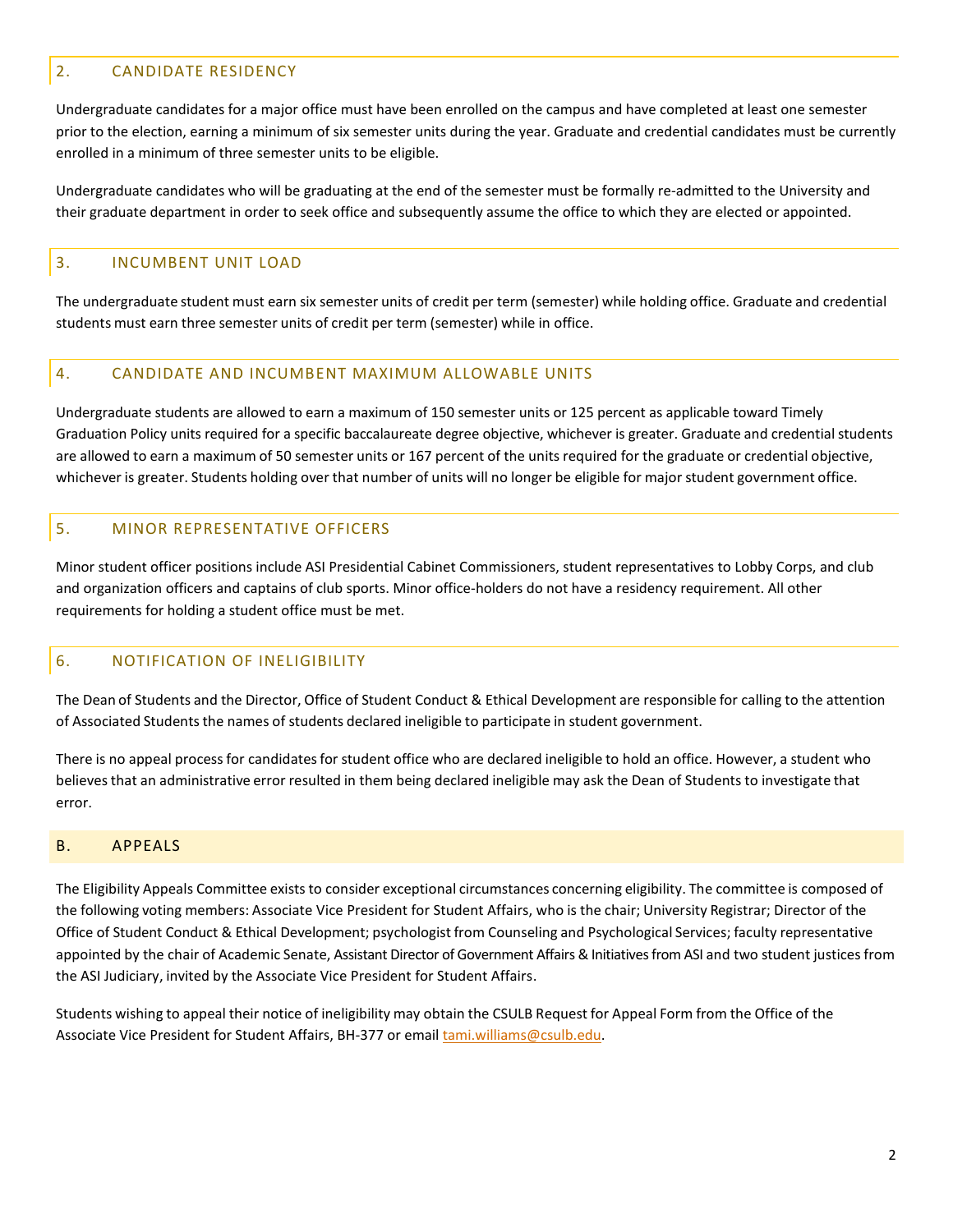#### <span id="page-6-0"></span>C. EXPLANATION OF TERMS

- 1. For purposes of these regulations, "earned" means completed within the semester prior to the first day of the following semester.
- 2. Summer and winter session units attempted may not be applied to the fall or spring semester minimum six units earned requirement.
- 3. "Probation" refers to academic probation or being subject to a disciplinary sanction as a result of a university judicial process.
- 4. When referring to "maintaining a 2.50 grade point average," this means maintaining a minimum overall, on-campus cumulative 2.50 grade point average (GPA) at all times, and a 2.50 grade point average in every semester while in office, and in the semester prior to running for office.

## <span id="page-6-1"></span>**PART III FILING FOR OFFICE**

#### <span id="page-6-2"></span>A. FILING PROCEDURE

- 1. Each applicant shall file an Application to Run for Student Body Office Form.
	- a. A student may file for only one (1) office for: President, Executive Vice President, Vice President of Finance, Senator, or Trustee for University Student Union Board of Trustees.
	- b. Only one (1) title of a position the applicant holds or held (if not currently held will be listed as "former") may be listed on the Application to Run for Student Body Office Form where indicated. The Government Elections Officer (GEO) has the authority to reject confusing, misleading, or superfluous titles.
	- c. The Application to Run for Student Body Office Form shall be completed on the ASI Elections website by the specified deadline.
	- d. Candidate biography and platform must be submitted with the Application to Run for Student Body Office Form.
	- e. **\$50 DEPOSIT** in cash is required from each candidate prior to the mandatory Candidates Meeting. Deposits must be submitted to the ASI Business Office and the receipt will be collected at the mandatory Candidates meeting. The \$50 deposit will be completely refunded if the candidate removes all of their campaign materials as stipulated in this Handbook, hands in all necessary paperwork and if the deposit is not subject to a campaign violation. Candidates must claim their reimbursement within one month from the election results announcement, otherwise it will be forfeited. This fee will not be considered part of campaign expenses.
- 2. Each applicant will meet all requirements for running and holding office as stated in the ASI Bylaws Chapter II, Article VI, and Section 1 of this Handbook. The Dean of Students and Director of Student Conduct & Ethical Development will check the eligibility of each applicant and inform the ASI Assistant Director of Government Affairs & Initiatives of eligible and ineligible applicants.
- 3. An applicant is declared a candidate upon receiving written notification of their eligibility and upon the conclusion of their attendance at the mandatory Candidates Meeting or make-up meeting (if provided).
- 4. An applicant may withdraw their application up to and including the time of the Candidates Meeting.
	- a. A SIGNED Withdrawal letter shall be submitted in writing via email to the ASI Assistant Director of Government Affairs & Initiatives.
	- b. Withdrawal of an application after the Candidates Meeting may result in the applicant's name appearing on the ballot as a candidate for office unless it is determined by the Government Elections Officer that it is possible to prepare the ballot without the applicant's name.
- 5. The initial filing period for candidacy will be a minimum of ten (10) weekdays. If there are no applicants for a position or if the number of declared certified applicants is less than or equal to the number of seats available for that office, filing will be reopened for a minimum of five (5) weekdays the following week after the initial filing period has ended.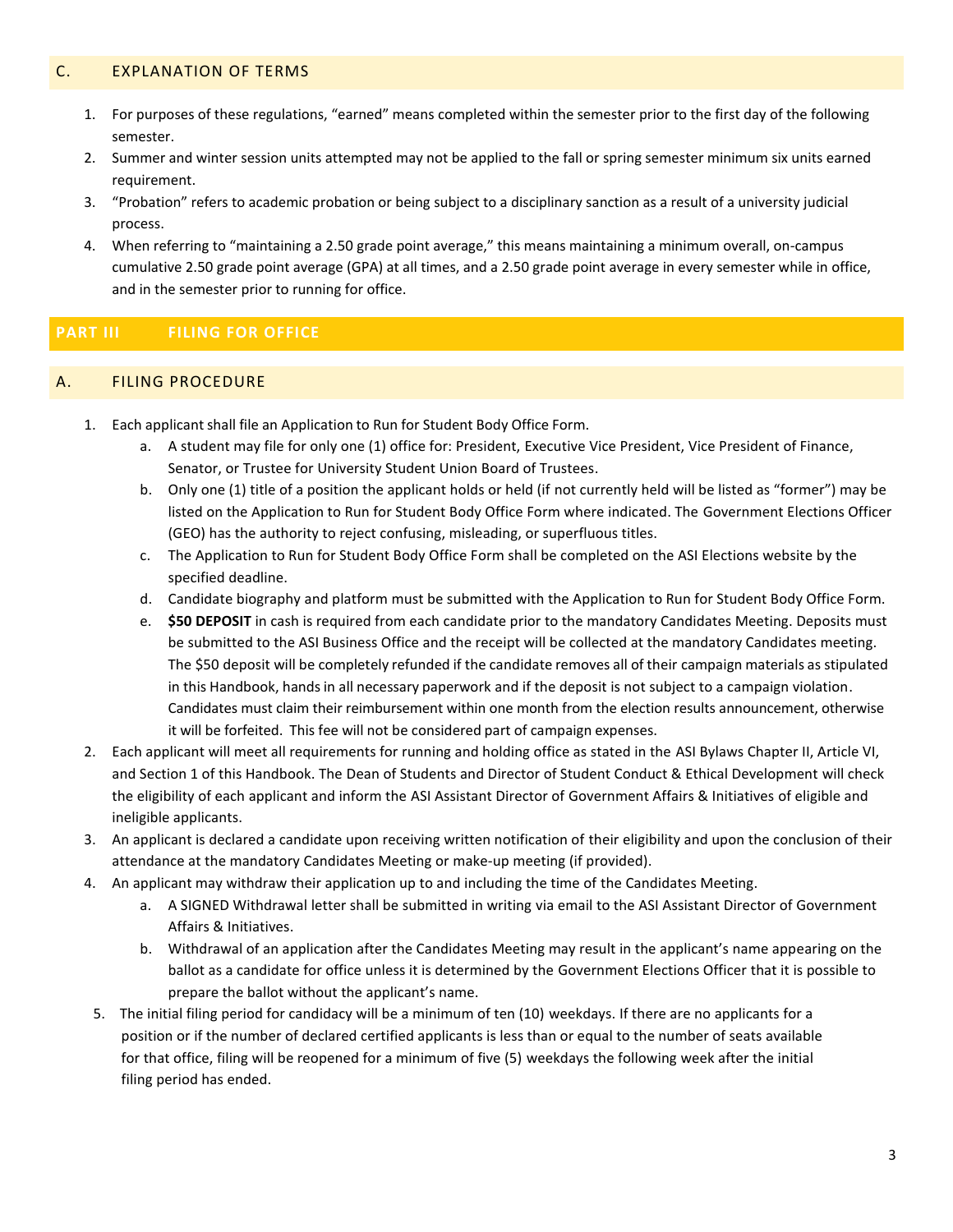- 6. Applicants shall be responsible for complying with all materials contained in this packet and will be held personally responsible for their conduct and the conduct of their campaign workers.
- 7. Questions regarding any information contained in the packet may be directed to the Government Elections Officer or ASI Assistant Director of Government Affairs & Initiatives.
- 8. All forms contained in the packet must be submitted by the deadlines specified.

# <span id="page-7-0"></span>B. ELECTION PACKET

The digital election packet, found on ASI Elections website shall include:

- 1. Elections calendar to include the dates of filing, mandatory candidates meeting, voting and all other dates pertinent to election
- 2. Position descriptions
- 3. Application to Run for Office Form
- 4. Elections Handbook

#### <span id="page-7-2"></span><span id="page-7-1"></span>C. CANDIDATES MEETING

## 1. ATTENDANCE

Every applicant MUST attend a Candidates Meeting held by the Government Elections Officer.

- a) The applicant must attend the entire meeting until formal adjournment.
- b) If an applicant is unable to attend the mandatory Candidates Meeting because of extenuating circumstances, a makeup Candidates Meeting will be held by the GEO.
- c) Late arrival or early departure from the meeting will result in the applicant's disqualification, unless extenuating circumstances prevented full attendance, as determined by the GEO.
- d) An applicant will not be considered an official candidate until after the completion of the Candidates Meeting.
- e) Candidate photos will be taken at the conclusion of each of the Candidates Meeting and there will be no make-up photo sessions.

## <span id="page-7-3"></span>2. AGENDA

The suggested agenda of the Candidates Meeting will be:

- a) Introduction of Government Elections Officer
- b) Review of required and essential documents and the links to where they can be obtained. Documents include: Campaign Income and Expense Record Form, Public Endorsement Form, and Elections Handbook; additional links provided to the current editions of CSULB Campus Regulations (REGS), Campus Scheduling Policies & Procedures and Campus Publicity and Posting Regulations
- c) Review of permitted and prohibited campaign activities
- d) Overview of elections website
- e) Collection of receipt for \$50.00 deposit
- f) Elections events: Executive Candidate Debate/Meet the Candidates/ Reveal and other election events
- g) Campaign Spending Limit and Clean Campaign Pledge
- h) Answer questions concerning the election, timelines and regulations
- i) Government Elections Officer contact information: [asi-elections@csulb.edu](mailto:asi-elections@csulb.edu)
- j) Formal adjournment

\*Candidates must claim their reimbursement within one month from the election results announcement, otherwise it will be forfeited.

\*\*Candidates photos taken at the end of the meeting (No make-up photo sessions).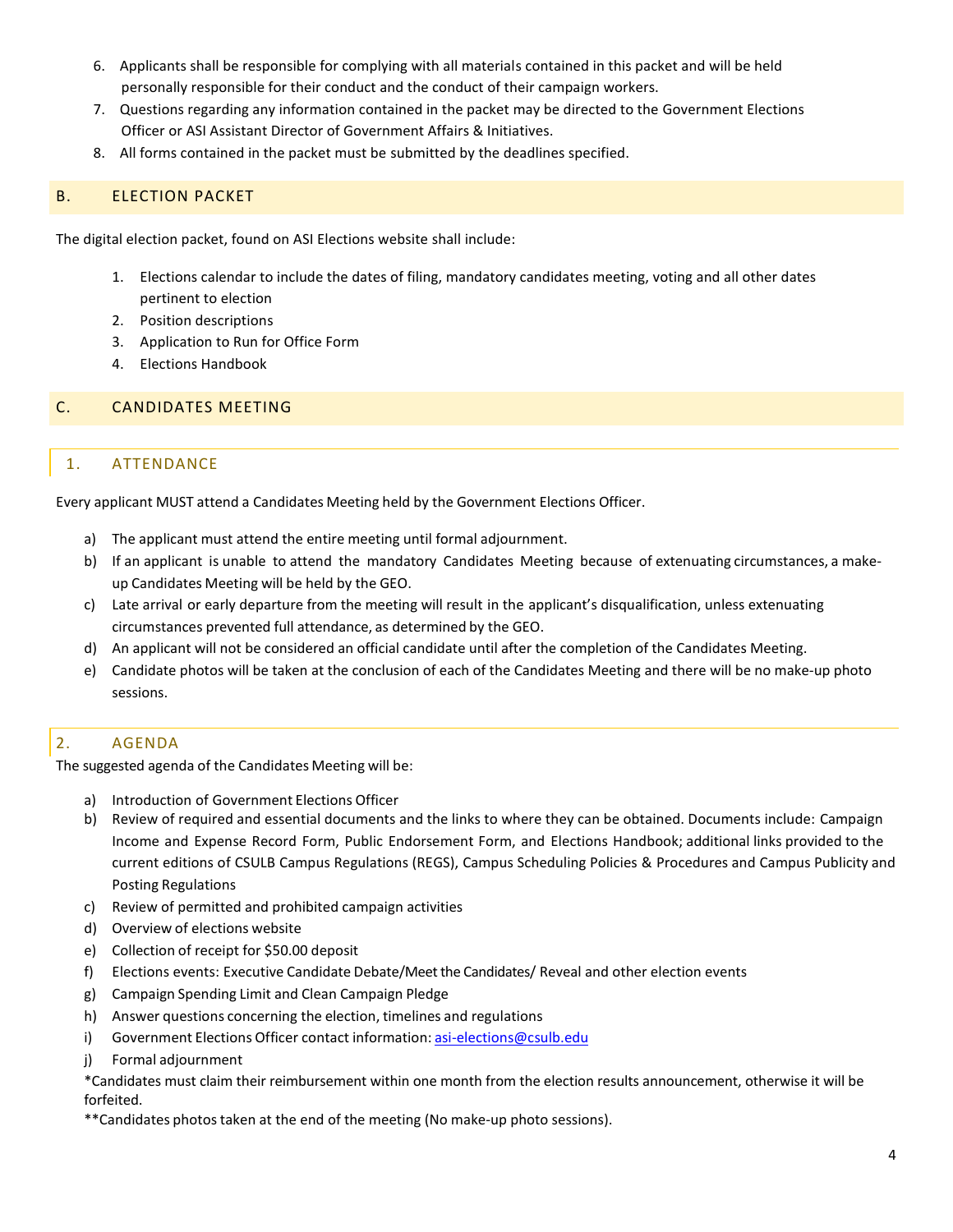# <span id="page-8-0"></span>3. CANDIDATE VIDEOS

All eligible applicants are encouraged to submit two (2) candidate videos introducing themselves and highlighting their platform:

- a) One (1) minute candidate video for the ASI Elections website; and
- b) 30-45 seconds candidate video for ASI social media

Candidate videos will be recorded by ASI Communications Video Productions Team following the Mandatory Candidate Meeting. Videos not recorded following the Mandatory Candidate Meeting may not be uploaded to ASI's digital platforms.

#### <span id="page-8-1"></span>D. EXECUTIVE OFFICER CANDIDATE MEETING

All candidates running for an executive office position are highly encouraged to meet with the Assistant Director of Government Affairs & Initiatives to review the position duties, responsibilities and expectations. Once the eligibility check is verified by the Office of the Dean of Students and Office of Student Conduct & Ethical Development, eligible candidates will receive a notification via email from the Assistant Director of Government Affairs & Initiatives, which will include instructions on a timeframe for setting up the executive officer candidate meeting.

# <span id="page-8-2"></span>**PART IV CAMPAIGNING**

#### <span id="page-8-3"></span>A. DEFINITIONS

- 1. **Campaigning** is an intentional organized, planned action, verbal or written medium, for the purpose of electing a particular candidate or advertising the pros and cons of an issue on the ballot. All campaigning shall be the exclusive duty and responsibility of the candidate, their campaign workers, and referendum interest groups. In addition, arbitrary acts and actions may also be found to be campaigning only if they disturb the equity of the electoral playing field established by the Judiciary.
- 2. **Campaign workers** are individuals who are actively helping a candidate gain support through direct acts such as, distributing or posting any type of campaign materials online and/or those that are supporting a candidate via word-of-mouth with the candidate's knowledge. Additionally, candidate workers are those persons whose names appear on the candidate's Campaign Worker List therefore, granting them the right to work for that candidate. No candidate or campaign worker may begin campaigning until they have been found eligible to run for student body office **and** have attended an entire mandatory Candidates Meeting.
- 3. **Referendum interest groups** are those persons who campaign on referendum issues. These groups are required to register with the Government Elections Officer, and are subject to all rules in the Elections Handbook.

#### <span id="page-8-5"></span><span id="page-8-4"></span>B. TIMING

## 1. REGULAR ELECTION

a) The campaigning period will begin on Monday, March 7, 2022. *Any campaigning before this time may be grounds for disqualification*.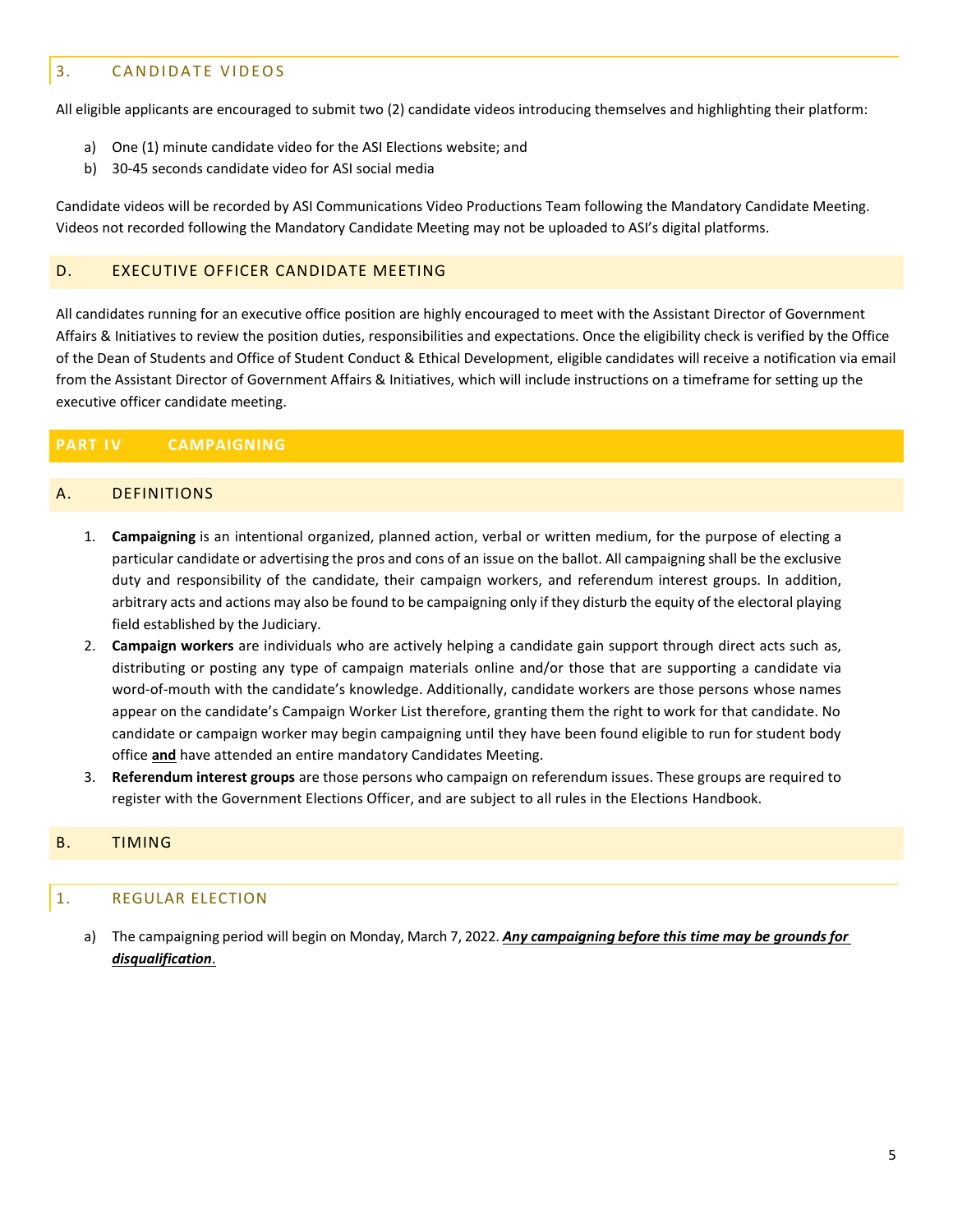# <span id="page-9-1"></span><span id="page-9-0"></span>1. PERMITTED CAMPAIGN ACTIVITIES

Candidates are encouraged to be creative with their campaigning while adhering to CSULB regulations.

Activities suggested below may be carried out by the candidate or their campaign workers. Examples include:

- a) Hosting virtual campaign events such as Q&A sessions, meet & greets and other interactive activities. All campaign event information (date, time, and platform link) MUST be provided via email to the GEO 72-hours prior to the event.
- b) Digital platforms such as Facebook, Instagram, Twitter, Snapchat, YouTube and TikTok are permitted.
- c) Soliciting on walkwaysthroughout the campus(see exceptions below as prohibited by CSULB Campus REGS).
- d) Speaking/appearing at student organization meetings/events, only if permission is granted in advance by the organization's President or designee.
- e) Speaking in classes only if permission is granted by the course Instructor.
- f) Requesting any of the Residential College Senates for an opportunity to speak, appear or table at an event sponsored by the respective senates.
- g) Tabling in designated areas outside any of the three dining halls upon the approval of the Housing & Residential Life Coordinators.

| Tiana Marshall    | Residential Life Coordinator        | Beachside        | Tiana.Marshall@csulb.edu    |
|-------------------|-------------------------------------|------------------|-----------------------------|
| Payton Albrecht   | <b>Residential Life Coordinator</b> | Hillside East    | payton.albrecht@csulb.edu   |
| Noah Connor       | <b>Residential Life Coordinator</b> | Hillside West    | noah.connor@csulb.edu       |
| Hannah Elliott    | Residential Life Coordinator        | Parkside South   | hannah.elliott@csulb.edu    |
| Crystal McEntire  | Residential Life Coordinator        | Parkside North   | Crystal.McEntire@csulb.edu  |
| Santiago Sandoval | <b>Residential Life Coordinator</b> | Parkside Central | Santiago.Sandoval@csulb.edu |

h) Scheduling outdoor facilities as listed below. Two reservations, includes tabling reservation, per candidate are permitted. Two new reservations, includes tabling reservation, per candidate are permitted for the Run-Off Election, if necessary. Candidates may begin booking reservations on Friday, March 4<sup>th</sup>, at the completion of all mandatory Candidates Meetings. (1) Scheduling is available in four-hour blocks, from 8:30AM-1PM or 1-4:30 PM in these approved locations using one table, two chairs, and maximum 10' x 10' booth depending on the location (\*indicates booth not permitted):

| Beach Circle                 | <b>COB East Courtyard</b>              |
|------------------------------|----------------------------------------|
| Horn Center West Lawn        | International Crossroads Sign Location |
| SSPA North Lawn near Outpost | *Multicultural Center (MCC) Courtyard  |
| <b>SSPA South Lawn</b>       | *Psych Quad                            |
| Speaker's Platform East      | *University Library Patio              |
| Speaker's Platform West Lawn | 49ers Statue                           |
| <b>Central Quad North</b>    |                                        |

For reservations, contac[t the](mailto:the) **Campus Events Office** at (562) 985-5205[, campuseventsoffice@csulb.edu](mailto:campuseventsoffice@csulb.edu) or in-person at University Student Union room 221.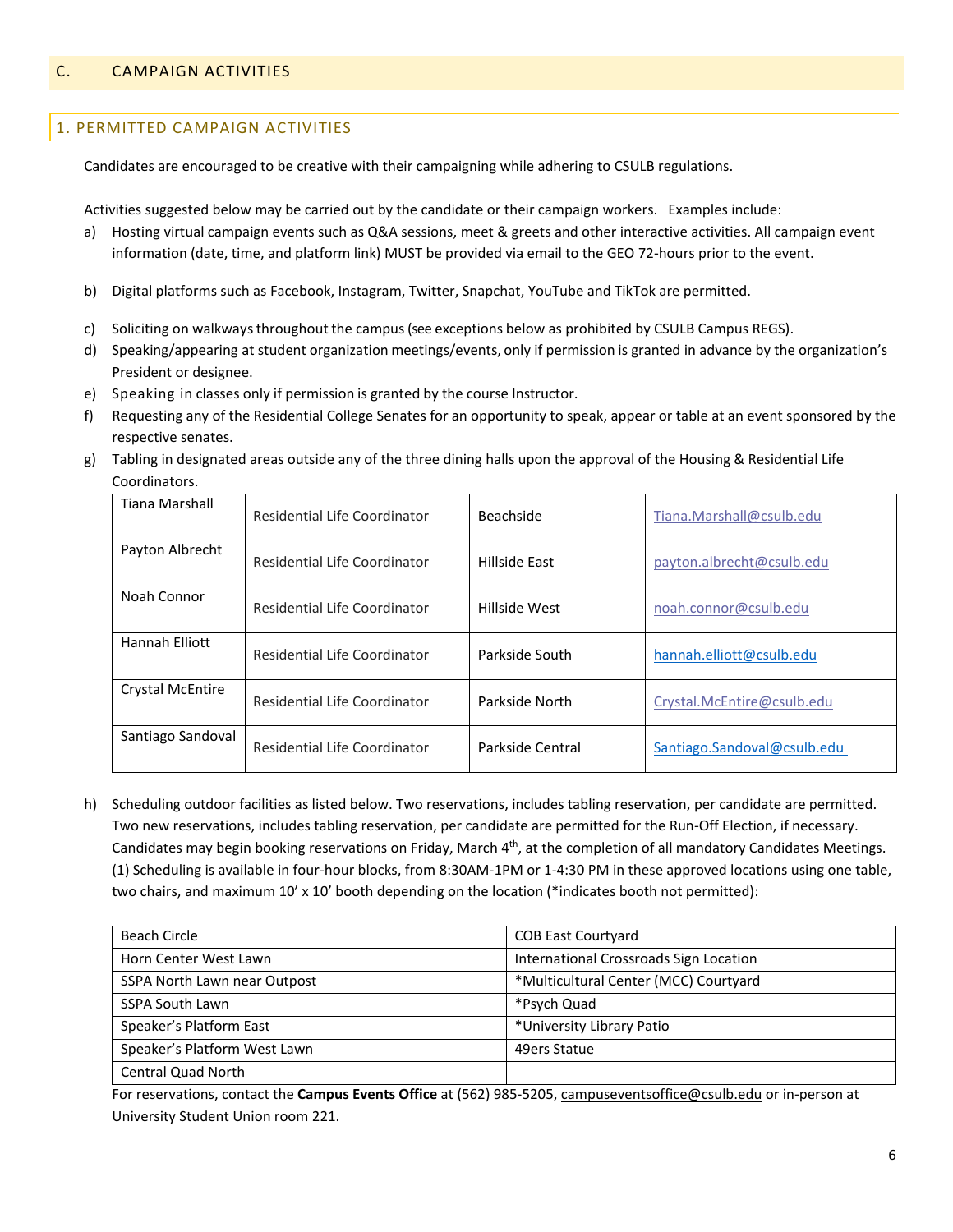(2) Events may be scheduled at the USU SW Terrace and USU South Plaza (amplification 12-1 PM only). Use of either of these facilities for campaigning will count for one of the two reservations permitted for outdoor locations. (3) Please allow for a three (3) school day turnaround time to confirm your scheduling request.

- i) Staging rallies at the Speaker's Platform (voice amplification only, no musical amplification). Reserving this site includes use of the Speaker's Platform West and East Lawns. Sound amplification permitted based on Campus Regulations [\(www.csulb.edu/regs\)](http://www.csulb.edu/regs).
- j) Hosting mixers/entertainment/other programs in the USU, Student Recreation and Wellness Center, the Nugget, Chartroom, The Pointe or the Ukleja Room in the Pyramid.
- k) Giving away promotional items. Promotional items must not have a redeemable cash value and must include the candidates' name. Food and beverage is not permitted. Expenses must be included on the Campaign Income & Expense Record Form.

## <span id="page-10-0"></span>2. PROHIBITED CAMPAIGN ACTIVITIES

The following campaign activities are prohibited, but not limited to:

- a) Utilization of ASI materials or resources including, but not limited to, ASI Communications Department, ASI social media sites (Facebook, Twitter, Instagram and Snapchat, TikTok) and BeachSync.
- b) Posting of any materials on, or affixing to, buildings, doors/door knobs, sculptures, posts, railings, trees, traffic control signs, sidewalks, paved areas, utility poles, vehicles, parking lots, in planted garden areas, newspaper racks, or kiosks.
- c) Posting as to obscure previously posted properly placed materials.
- d) Banners, stickers or chalking at any time.
- e) Using the drought tolerant landscaped area at the West Campus Turnaround.
- f) Placing materials in or on the Student Life & Development (SLD) student mailboxes.
- g) Placing or posting materials in residence hall mailboxes or on any ledges in a resident's windows and/or the viewing space of residence hall windows, resident's doors, etc.
- h) Placing materials on or under doors or distributing materials or soliciting for votes without materials by going door-to-door inside university buildings, including residence halls.
- i) Campaigning inside any university building except as noted under, Section V, C. 1 Permitted Campaign Activities above.
- j) Campaigning inside the ASI Student Government Office, including wearing campaign materials (ie. Buttons, T-Shirts, etc.), distribution of campaign marketing materials, and the storage of any campaign materials.
- k) Using the FCS bake sale/information table location.
- l) Posting or distributing material of a negative nature. Name-calling, slander, or similar offensive activities are prohibited.
- m) Harassing students, candidates or other campaign workers.
- n) Bribing votes and quid-pro-quo voting.
- o) Campaigning in the vicinity of voting or someone about to vote.
- p) Providing electronic devices to potential voters to vote on or asking potential voters to use their own electronic device to vote on the spot.
- q) Candidates that are current ASI officers and/or employees may not wear ASI gear in candidate and campaign photos or at election events.
- r) Blasting social media platforms, such as Instagram, is considered solicitation.

## <span id="page-10-1"></span>3. ALCOHOL

Alcohol cannot be promoted in any campaign materials, including but not limited to social media posts, newspaper ads, flyers/posters, group emails, etc.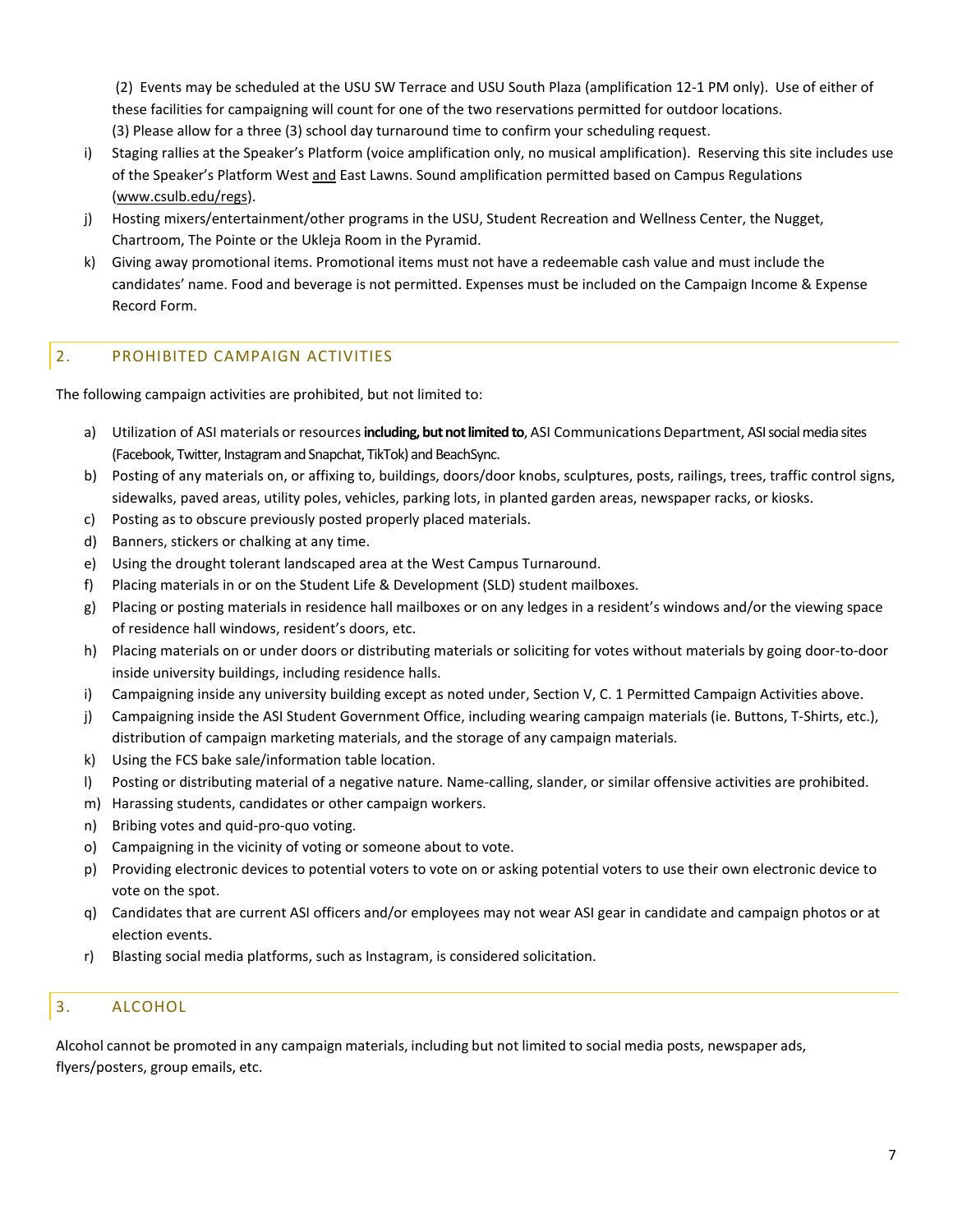# <span id="page-11-0"></span>4. DIGITAL/ONLINE PLATFORMS

Digital campaigning is allowed. However, all complaints with regards to digital/internet campaigning must be directed to the Government Elections Officer.

- a) Social media and non-interactive websites may be used if it does not impede the educational process as outlined in the CSULB Campus Regulations; the CA Educational Code and/or the local, state or federal laws, ordinances or regulations.
- b) Sponsored ads, filters and other image-based campaign materials must be approved in advance and on file with the GEO.
- c) Use of BeachBoard for anything other than academic purposesis strictly prohibited.
- d) Unsolicited emails using BeachSync and other platforms are strictly prohibited. Unsolicited emails shall be defined as emails that are sent to a person, group or student organization without prior knowledge and consent granted from the receiving person, group or student organization.
- e) Use of ASI social media sites (Facebook, Twitter, Instagram and Snapchat) is strictly prohibited with the exception of the ASI student government election account.
- f) All candidates using social media must follow and accept the following of the ASI student government elections account.
- g) No electronic campaigning shall begin prior to the formal campaigning period.
- h) All candidates using social media must follow and accept the following of the ASI student government elections account.
- i) The use of chat platforms such as Reddit and Discord are not recommended due to the lack of oversight of the sites and the anonymity of account users.

# <span id="page-11-1"></span>5. TELECOMMUNICATIONS

- a) Telecommunications shall be defined as the use of telephones, pagers, voicemail, fax, TV, radio or cable.
- b) Candidates and referendum interest groups cannot send unsolicited telecommunications to individual students, student groups, or student organization members. Unsolicited telecommunications shall be defined as any form of communication made via telephone, cable, broadcasting and the Internet that are not made with the consent and knowledge of the receiver(s).

## <span id="page-11-2"></span>6. CAMPAIGN MATERIALS

- a) Poster or flyer, printed and/or digital.
	- a. Poster must be no larger than 17"x22".
	- b. Flyer must be no larger than 8.5"x11".
	- c. Each candidate and referendum special interest groups will be limited to a maximum of fifteen (15) stakes displayed at one time. Posters may be displayed on the front and back of the stake.
	- d. Taping or stapling two posters together on one side will be counted as one poster and measured as such.
	- e. Candidates may not rest posters or signs on the ground and/or leave them unattended. Posters/flyers can only be attached to stakes along campus walkwaysso as not to interfere with irrigation systems.
	- f. No stake from any candidate including one's own will be placed within three (3) feet from another stake, including ASI Elections and non-election stakes.
	- g. Stakes must not exceed a maximum height of three (3) feet from the ground and 12 inches from the sidewalk due to underground drainage. Nothing may be affixed to the stake that exceeds the three (3) feet height rule.
- b) Campaign video (The use of the ASI logo is not permitted).
- c) Newspaper, magazine, and social media ads.
- d) Non-interactive website.
- e) Candidates and referendum special interest groups must have the Government Elections Officer and/or Assistant Director, Government Affairs & Initiatives approve their campaign materials before it can be displayed, posted or distributed. Once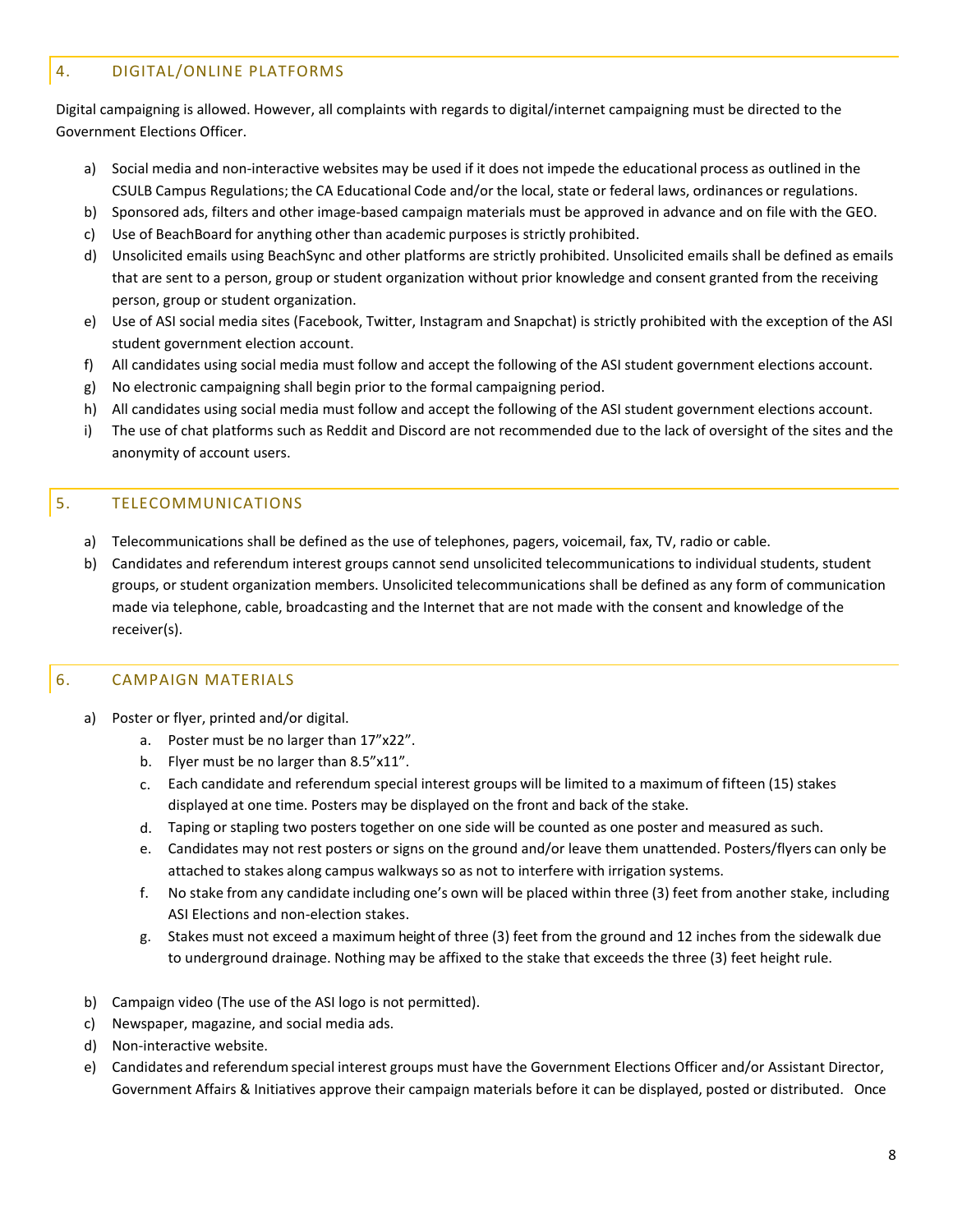a candidate has attended the Candidates Meeting, they may seek poster approval from the Government Elections Officer and/or Assistant Director, Government Affairs & Initiatives.

- a. Campaign materials must be submitted for review via email to [asi-elections@csulb.edu](mailto:asi-elections@csulb.edu)
- b. Campaign materials must be received between 9 a.m. to 5 p.m. Monday through Friday to receive a response within the same day. Materials submitted after 5pm and/or over the weekend, will not receive a response until the next business day.
- c. For any printed posters, candidates and referendum special interest groups must show their approved email from the Government Elections Officer and/or Assistant Director, Government Affairs & Initiatives to the Government Affairs Office staff (USU-311) between the hours of Monday-Friday 9 a.m. to 4 p.m. to receive the elections sticker, which must be affixed to all printed posters before being staked and/or posted around campus.
- f) Candidates or Referendum Interest Groups must have identifiable information on their posters or flyers such as name, web and social media handles, position they are running for, etc.
- g) Digital posters, flyers and purchased ads must include the voting dates.
- h) Stakes, posters, flyers and other campaign materials must be taken down no later than the day after the election results have been announced. In the event that the Run-Off Election occurs the week after the General Election, candidates participating in the Run-Off Election do not need to remove their stakes and posters/flyers. If spring break occurs between the General Election and Run-Off Election, all candidates participating in the run-off election must remove their stakes and posters/flyers after the General Election and placed back up the day before the Run-Off Election begins. Candidates in the run-offs may still use their own social media to promote campaigning until the polls close.

# <span id="page-12-0"></span>7. COPYRIGHT INFRINGEMENTS

All campaign materials produced by a candidate or group(s) endorsing a candidate are subject to laws protecting trademarked logos, titles, and images.

## <span id="page-12-1"></span>8. CAMPAIGN WORKER LIST

The Campaign Worker List must be submitted to the Government Elections Officer via email by 4:30 p.m. on the Friday before campaigning begins. All candidates MUST have a Campaign Worker List on file with the GEO, even if there are no campaign workers. In such instances, the candidate should indicate zero or none. The Campaign Worker List must be accurate and kept up-to-date throughout the entire elections process.

## <span id="page-12-2"></span>9. ENDORSEMENT

- a) A person, organization or corporation is considered to be endorsing a candidate when aiding a candidate indirectly through acts such as, but not limited to, donating or lending materials to the candidate and/or giving the candidate name recognition.
- b) Public endorsement of any candidate or the passage/defeat of any issue, regardless of expense incurred, will be considered a campaign action.
- c) A candidate may not be endorsed by an individual or group until after campaigning has begun.
- d) Any candidate endorsed by any group or individual must file a Public Endorsement Form with the GEO via email at least one weekday **prior** to publicizing the endorsement.
- e) The only permitted endorsements consist of students, student clubs and student organizations. Use of names, pictures, images, or likeness of a staff, faculty, administrator, or university sponsored competitive team, or any other such endorsements are strictly prohibited.
- f) Endorsing groups or individuals are not permitted to sell or give out food and beverage on behalf of a candidate.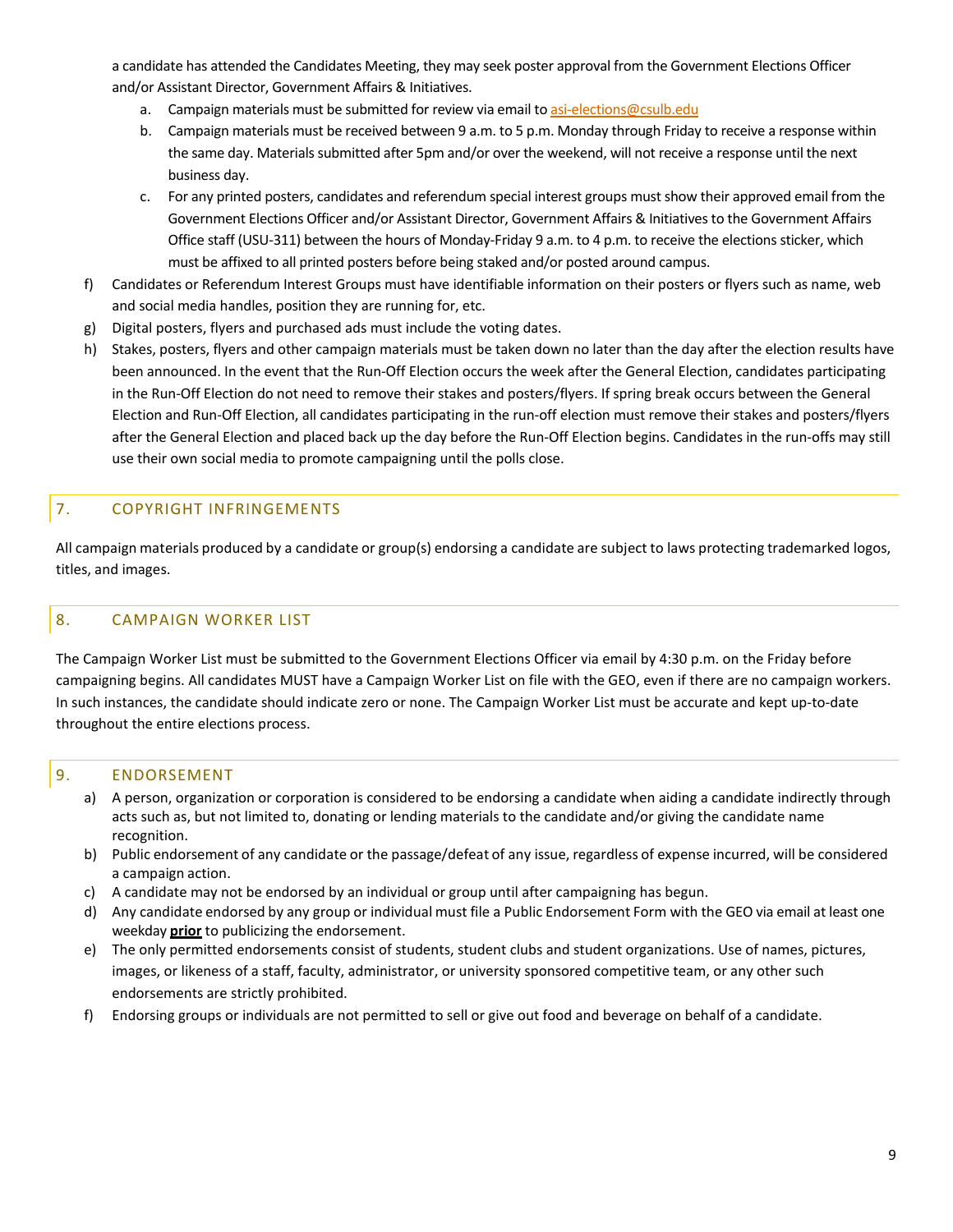## <span id="page-13-0"></span>10. INCOME AND EXPENSE

- a) All information contained in the Campaign Income and Expense Record Form is a matter of public record and may be viewed by any person.
- b) There is no limit on the amount that each person or group conducting a campaign can spend in favor of or against a candidate or issue in an ASI election. However, a campaign spending limit pledge is encouraged.
- c) Receipts (or copies) for each itemized expenditure for every election must be attached to the Campaign Income and Expense Report Form.
- d) Each candidate, person, or group **must** submit the Campaign Income and Expense Record Form, for compliance, even if the income and/or expense are zero for either election, via email by 4:30PM the Monday immediately following the final election announcement.
- e) Failure to hand in ALL forms by due dates will result in forfeit of your deposit.

# <span id="page-13-1"></span>11. CANDIDATE BIO AND PLATFORM

- a) Each candidate must submit a first-person, biography stating their history. Bios should not exceed one hundred fifty (150) words in length.
- b) Each candidate must submit a platform, which should not exceed two hundred (200) words in length AND should be in numerical or bullet point format, not paragraph. Abbreviations for words will be counted as one word (example: ASI would be counted as one (1) word).
- c) Both bios and platforms should be typed and submitted along with the Application to Run for Office Form.
- d) Bios and platforms will not be edited for grammar or errors, and will be uploaded to the ballot and ASI Elections website in the original format that it was submitted.
- e) Bios and platforms that exceed the word count limit will be cutoff at the word limit.
- f) Bios and platforms will be available online at the polling website, and ASI Elections website.

# <span id="page-13-2"></span>12. ASI ELECTION EVENTS

ASI will be hosting candidate meet & greets and an executive candidate debate in order to connect the student body with the candidates and provide an opportunity for students to learn more about their platforms.

- a) It is mandatory that all candidates running for executive office participate in their respective debate.
- b) If a scheduled ASI Election event conflicts with a candidates' class, please notify the GEO and Assistant Director, Government Affairs & Initiatives immediately to obtain a letter requesting an excused absence from class.

## <span id="page-13-3"></span>**PART V CONDUCT AND RESPONSIBILITY**

- A. All candidates and campaign workers are subject to the rules and regulations within this handbook and University policies, including those found in the current editions of CSULB Campus Regulations(REGS), Campus Scheduling Policies & Procedures, and Campus Publicity and Posting Regulations.
- B. All candidates and their campaign workers will be held to the Standards of Student Conduct (Campus Regulations XVI). Candidates will conduct themselves in a professional, ethical and respectful manner towards fellow candidates, campaign workers, Government Elections Officer, Government Affairs staff and the members of the Judiciary.
- C. Persons, who campaign for a candidate with the candidate's knowledge, but without being listed as a campaign worker at the time, will constitute a campaign violation for that candidate.
- D. Persons who campaign for a candidate without the candidate's consent and are also not listed as a campaign worker for that candidate, will trigger an investigation by the GEO for clarification, and may result in the candidate being subject to a campaign violation.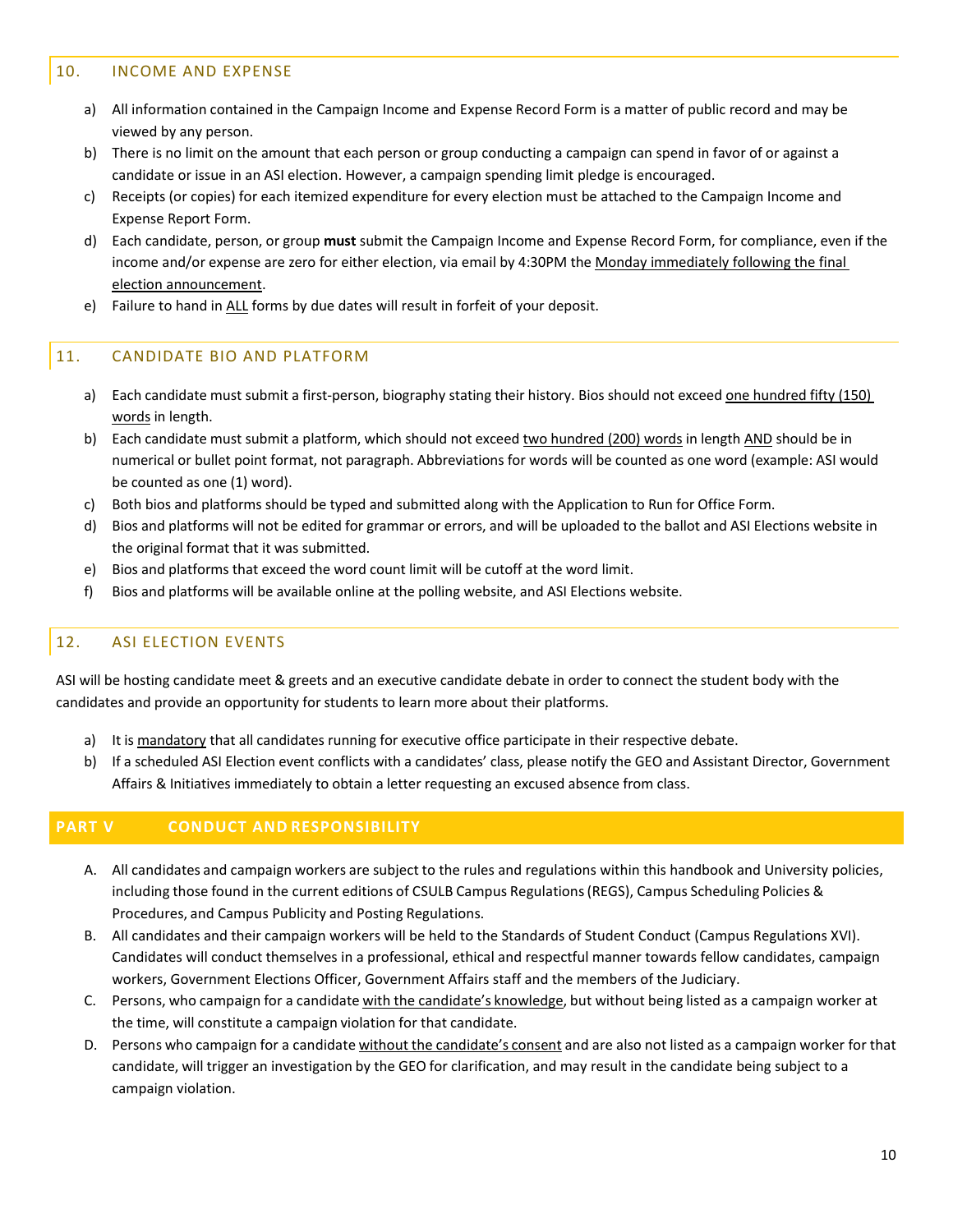- E. No campaigning, whetherspecific or implied, may occur within a radius of fifty feet (50) of any voter information table, campus computer lab, candidates' campaign table or any person actively engaged in voting.
- F. Each person or group campaigning in favor of or against an issue will be required to comply with all regulations and deadlines pertinent to campaigning as specified in this Elections Handbook.
- G. All -campaign materials, and all other verbal or written campaigning actions covered in the ASI Election Handbook and Bylaws, shall be utilized exclusively by the candidate and/or their campaign workers.
- H. Any candidate or their campaign workers who are found to have disturbed, defaced or removed, any campaign material of any other candidate and/or posted online material negative in nature about another candidate(s) will be regarded as having committed a campaign violation against that candidate(s).
- I. Each applicant must submit a \$50.00 deposit, which will be completely refunded if the candidate removes all of their campaign materials as stipulated in this Handbook, and hands in all necessary paperwork. Candidates must claim their reimbursement within two weeks from the election results announcement, otherwise it will be forfeited. This fee will not be considered part of campaign expenses.

# <span id="page-14-0"></span>**PART VI REPORTING VIOLATIONS**

# <span id="page-14-1"></span>A. REPORTING VIOLATIONS

Allegations of any violations of the Election Handbook may be presented to the Judiciary for action by filing a "Violation Petition." If there is a violation concern, please bring it to the attention of the GEO.

- 1. Petitions must be submitted within 24-hours of discovering the infraction, excluding holidays and campus closures.
- 2. Petitions must be completely filled out, and submitted to the GEO via ASI Elections website.
- 3. The submission time/date stamp will be recorded by ASI Government Affairs staff.
- 4. The GEO and Director of Student Conduct & Ethical Development will review the petition within one (1) weekday. If the petition is complete, the "Notice of Hearing" procedures will be followed.
- 5. If the petition is incomplete, the GEO will contact the complainant and advise the complainant on how to complete and **re-submit the petition. The GEO will determine if the petition is complete and will record the submission time/date stamp. Upon receiving the completed form, the GEO and Director of Student Conduct & Ethical Development will review and then follow the "Notice of Hearing" procedures.**

# <span id="page-14-2"></span>B. NOTICE OF HEARING PROCEDURES

- 1. The respondent will be informed via email of the alleged violation within two (2) weekdays of the GEO verifying that the petition is completed. They will be provided with:
	- a) Date, time and place of the hearing. Such hearing will take place not less than 12-hoursfrom the date of the Notice of Hearing.
	- b) A copy of the form with the exception that personal information of the complainantshall be redacted.
	- c) Notice that they may bring student witnesses and any relevant evidence to the hearing.
	- d) Notice that such a hearing is an educational process and is to be conducted in a non-adversarialmanner.
	- e) Notice that, if they cannot attend the hearing, they may send a student designee provided that person's name is furnished in writing via email to the GEO, not less than 6-hours prior to the hearing.
	- f) Notice that, if they missthe hearing or are tardy by 15-minutes, the hearing will proceed without the respondent and the Judiciary will make a decision.
- 2. The complainant will be informed via email of the upcoming hearing. They will be provided with:
	- a) Date, time of the hearing. Such hearing will take place not less than 12-hours from the date of the Notice of Hearing.
	- b) A copy of the form with the exception that personal information of the complainant shall be redacted.
	- c) Notice that they may bring student witnesses and any relevant evidence to the hearing.
	- d) Notice that such a hearing is an educational process and is to be conducted in a non-adversarial manner.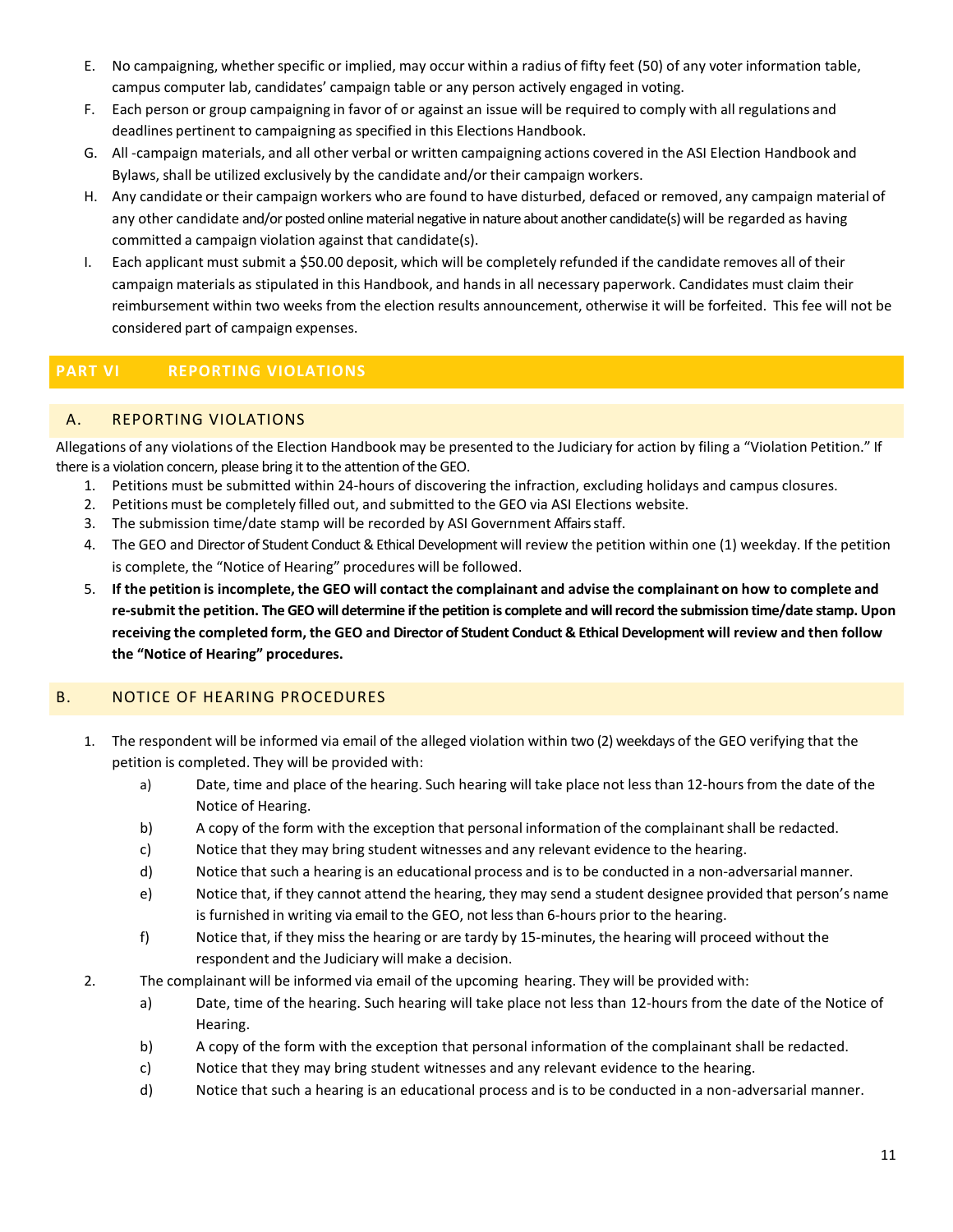- e) Notice that, if they cannot attend the hearing, they may send a student designee provided that person's name is furnished in writing via email to the GEO, not less than 6-hours prior to the hearing.
- f) Notice that, if they are tardy by 15-minutes, the hearing will be cancelled and the case will be dismissed. The complainant may re-file their Petition only if the GEO and Director of Student Conduct & Ethical Development determine that an emergency prevented the complainant's attendance.

## <span id="page-15-0"></span>C. COMPLAINT HEARING PROCEDURES

- 1. Hearings of the Judiciary are open to the public.
- 2. Deliberations of the Judiciary shall be conducted in closed session pursuant to California Education Code Section 89307.
- 3. The Judiciary will vote on the decision regarding complaints in public session.

## <span id="page-15-1"></span>D. DECISIONS

- 1. The respondent and complainant will be notified of the Judiciary's decision in person if time permits. However, both will be notified via email immediately following the meeting of the Judiciary's decision.
- 2. The decision of the Judiciary will be signed by the Chief Justice, GEO and Director of Student Conduct & Ethical Development.
- 3. The Judiciary's decision is final.

#### <span id="page-15-2"></span>E. MINOR VIOLATIONS

Minor violations include, but are not limited to, the following:

- 1. Improper posting such as: excess posters, posting over other candidates' campaign materials, posting in the prohibited locations, and campaign materials that have not been approved by the GEO and/or Assistant Director, Government Affairs & Initiatives
- 2. Campaign workers list not updated
- 3. Failure to send the GEO candidate election event information 72-hours prior to the event
- 4. Sending unsolicited campus emails or text messages
- 5. Failure by the candidate or their campaign workers to correct any violations by the specified time
- 6. Failure to submit the Campaign Income and Expense Form by stated deadline
- 7. Other violations deemed minor by the Judiciary

## <span id="page-15-3"></span>F. MAJOR VIOLATIONS

Major violations include, but are not limited to, the following:

- 1. Removing, disturbing or defacing other candidates' information
- 2. Falsifying or fraudulently reporting campaign receipts
- 3. Harassing students, candidates or other campaign workers
- 4. Encouraging, aiding, or abetting any student to cast a fraudulent vote
- 5. Bribing votes and quid-pro-quo voting
- 6. Campaigning in the vicinity of voting or someone about to vote
- 7. Providing electronic devices for potential voters to vote on
- 8. Sending email or text message blasts using campus information resources
- 9. Hosting campaign events and/or presentations during the three (3) days of voting
- 10. Two or more minor violations which include the same violation repeatedly or separate minor violations
- 11. Posting of campaign materials (including posters, handbills, etc.) in a manner or quantity deemed grossly excessive by the Board. Grossly excessive is defined as anything over 50.
- 12. Other violations deemed major by the Judiciary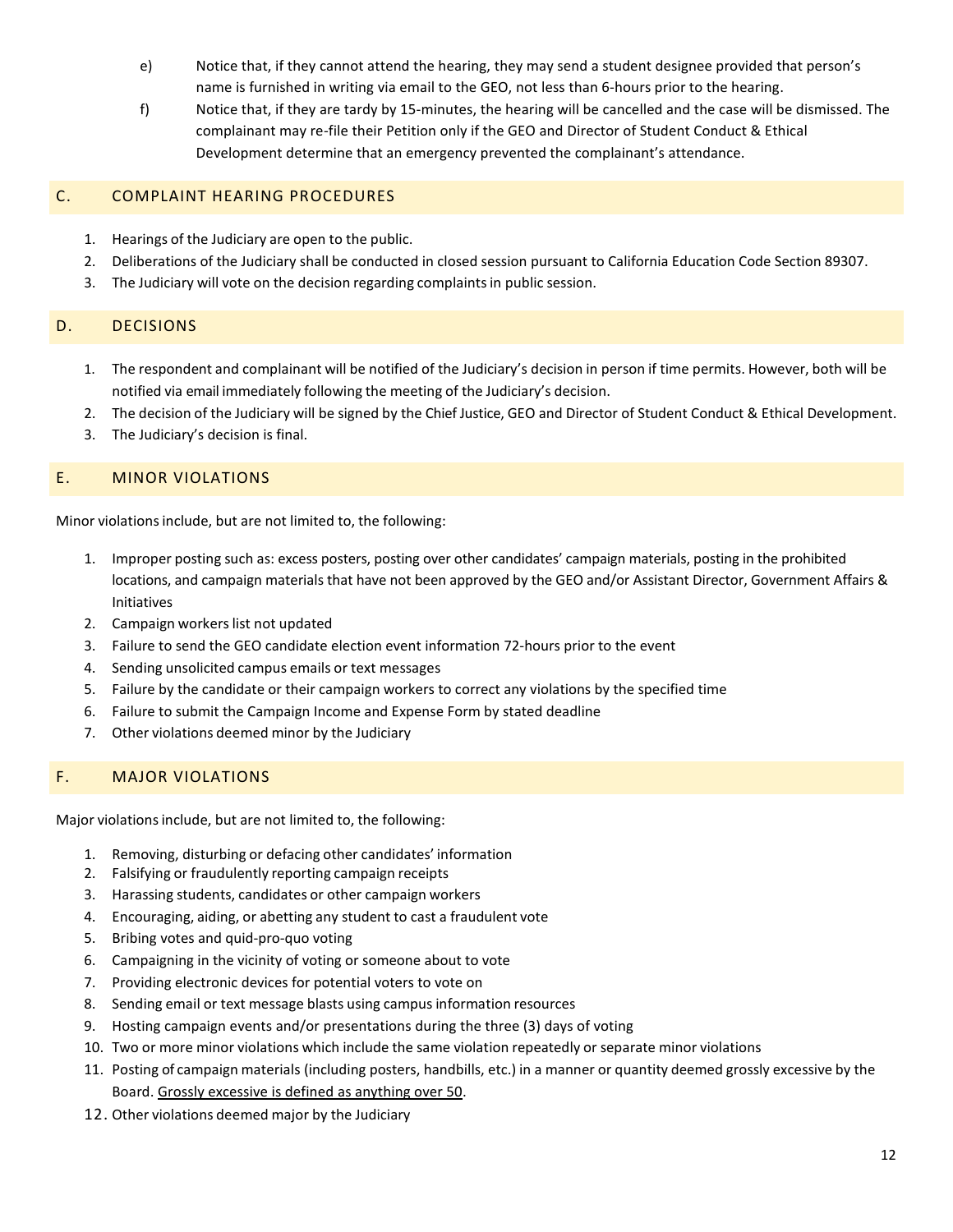## <span id="page-16-0"></span>G. SANCTIONS

- 1. Possible sanctions for proven minor violationsinclude but are not limited to the following:
	- a) Campaign restrictions such as: removing all campaign materials for one (1) or more weekdays excluding weekends
	- b) Loss for one to two (1-2) weekdays of campaigning privileges such as: distributing campaign materials, posting on social media by the candidate and/or campaign workers, promoting themselves at any student organization meetings and classes, or participating in any ASI sponsored-elections events
- 2. Possible sanctions for proven major violations include but are not limited to the following:
	- a) Campaign restrictions such as: removing all campaign materials for five (5) or more weekdays excluding weekends
	- b) Loss for three (3) or more weekdays of campaigning privileges such as: passing out handbills, hanging/staking posters/flyers, posting on social media or online by the candidate and/or campaign workers, promoting themselves at any student organization meetings and classes, or participating in any ASI sponsored-elections event
	- c) Dismissal of a candidate from the election
	- d) Monetary fine imposed
	- e) Loss of deposit or portion thereof
	- f) Community service
- 3. Sanctions against a candidate running under the same campaign slogan as other candidates may be applied to all candidates with the same slogan.
- 4. Should the Judiciary find a candidate to be culpable of a violation(s) of the Election Handbook and the candidate does not fulfill the sanction; the candidate may be referred to the Office of Student Conduct & Ethical Development for possible violation of the CSULB Student Code of Conduct (CSULB REGS, Regulation XVI).
- 5. The Judiciary can issue warnings or other sanctions as deemed necessary.

# <span id="page-16-1"></span>**PART VII BALLOT**

All voting will be conducted online using a web-based platform provided by an independent, third party provider. The online ballot shall be sent to the university email address on record with the university for each eligible student and shall include the following items:

- 1. Voting instructions:
	- a) Follow instructions given online to proceed to your specific voting page.
	- b) When there is more than one position open for a single office, instructions on the on-line ballot shall read: *Vote for x number of positions open.*
- 2. Offices which candidates are seeking, and the number of vacant positions open for that office.
- 3. Names of candidates listed and the office for which they are running.
- 4. Position of names will be randomly rotated on the ballot.
- 5. Candidate photos and statements, if provided by candidates. No changes will be made to photos or statements once the voting begins.
- 6. Any additional matter other than candidates running for ASI office as provided for in the ASI Bylaws such as referenda and arguments in favor and in opposition to a measure.

## <span id="page-16-2"></span>**PART VIII VOTING**

## <span id="page-16-3"></span>A. ELECTION DATES

Specific election dates and hours shall be designated by the Government Elections Officer.

- 1. Election dates for the Regular Election shall last for a minimum of three (3) consecutive school days.
- 2. Election dates for the Run-off Election shall each be a minimum of two (2) consecutive school days.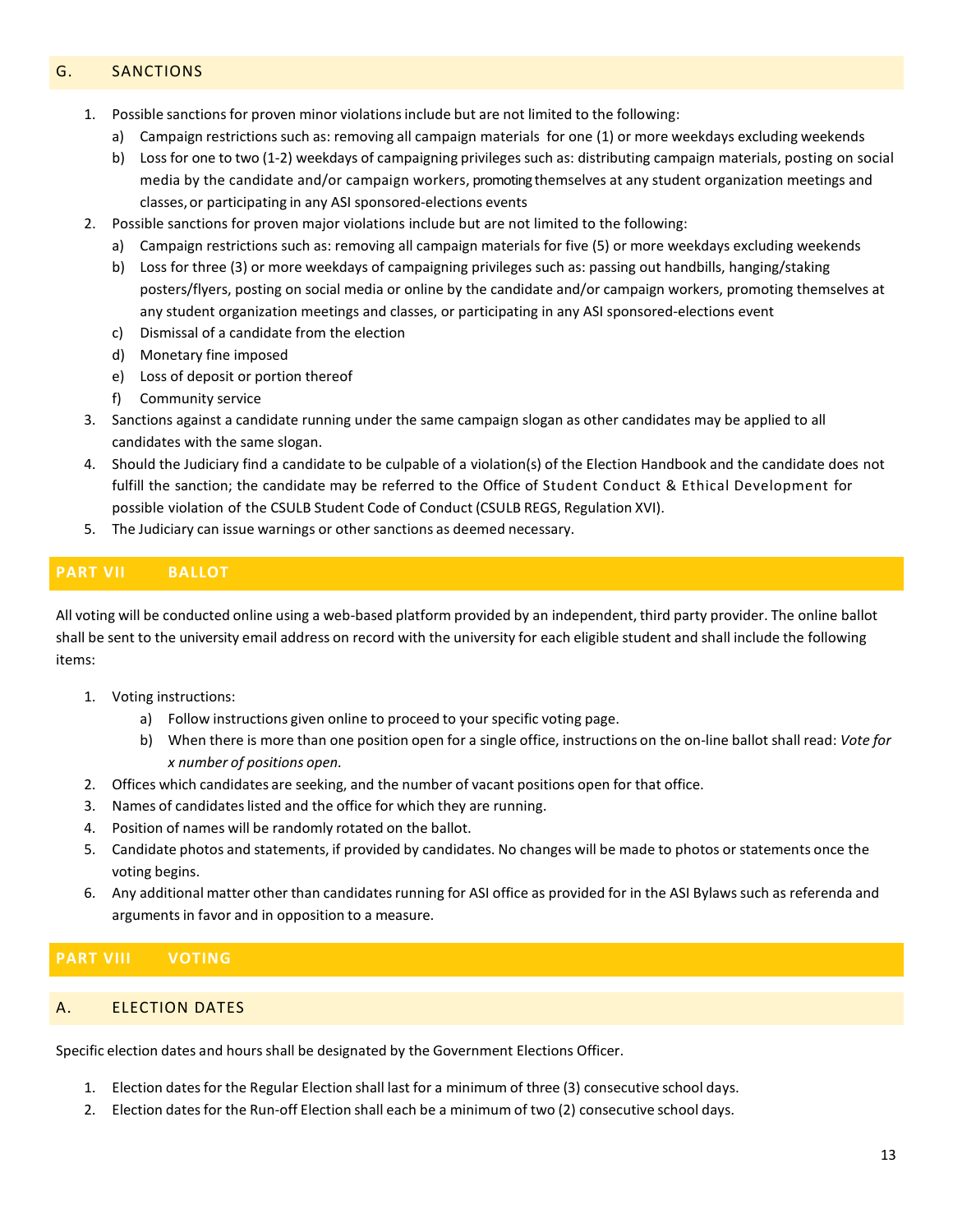- 3. Polls shall be accessible online for 24-hours each day of the election.
- 4. Election dates shall be posted on the ASI student government website a minimum of twenty (20) days prior to the first day of voting in an election.

## <span id="page-17-0"></span>B. VOTER ELIGIBILITY

- 1. All students officially matriculated and enrolled in the University shall be eligible to vote in all ASI electionsin which at-large positions are elected.
- 2. Voting by proxy shall not be accepted.
- 3. Unresolved voter eligibility questions must be directed to the GEO or the ASI Assistant Director of Government Affairs & Initiatives.

## <span id="page-17-1"></span>C. ELECTIONS

- 1. Candidates appear individually on the ballot not as part of a political party or slate. Voting is by individual candidate.
- 2. Elections will be held ONLINE; students must check their email to vote. Voting will be open on Election Days at 12:00 a.m. It will close on the last day at 11:59 p.m.
- 3. On Election Day, candidates are permitted to continue campaigning. However, *candidates cannot campaign in the immediate vicinity of someone who may be voting or about to vote.* This includes at a candidate's campaign table, all campus computer labs and online campaign activities. *Candidates and campaign workers cannot provide electronic devices to potential voters to vote on.*
- 4. Voting for the Senate seats from each of the academic college shall be limited to declared majorsin each college.
- 5. Undeclared and special majorsshall vote only for the ASI Executive Officers, ASI Senator-at Large, Student Representatives positions and any issue or referendum on the ballot.
- 6. Disciplinary actions by the university shall be taken against any students who:
	- a. attempt to cast multiple ballots, and/or
	- b. forward, sell, or otherwise transfer their voting links to another student

Such disciplinary actions may include, but are not limited to, suspension or expulsion from the university.

## <span id="page-17-2"></span>D. SPECIAL ELECTION

- 1. A student body election held for purposes other than election of ASI officersshall be a special election.
- 2. A special election may be called by the ASI President or fourteen (14) affirmative votes of the Senate.
- 3. Special Election dates shall be publicized a minimum of ten (10) school days prior to the first polling day in a Special Election.
- 4. A Special Election shall be conducted in the same manner as a Regular Election.

## <span id="page-17-3"></span>**PART I X BALLOT COUNTING**

- 1. The Judiciary will convene and votes will be certified in a closed session.
- 2. Ballots or sections of ballots shall be voided if voting instructions are violated.
- 3. The following additional persons shall be eligible to be present during ballot certification:
	- a. One (1) representative from Campus Police
	- b. Dean of Students
	- c. Other interested parties at the discretion of the Judiciary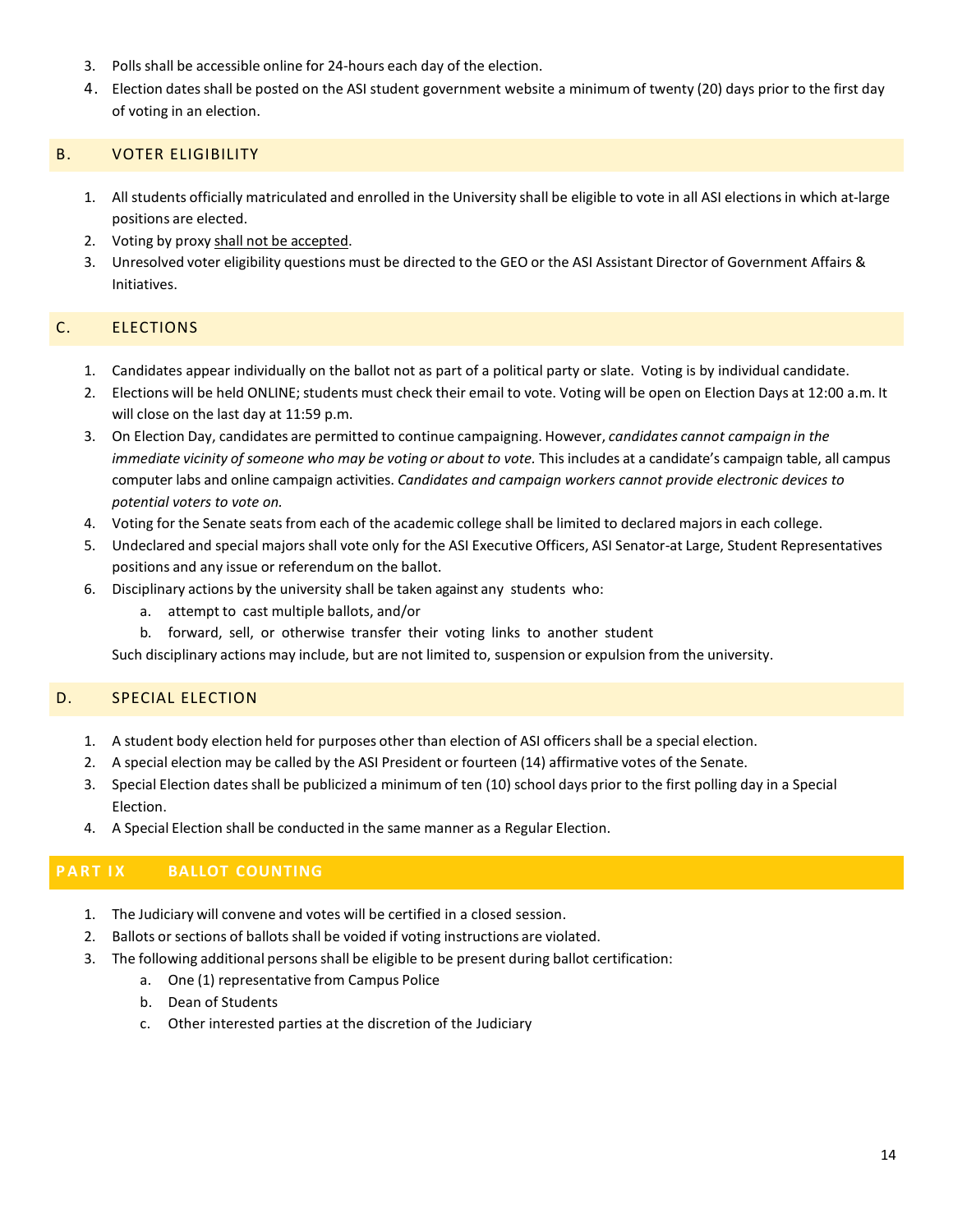## <span id="page-18-0"></span>**PART X ELECTION RESULTS**

- 1. The Government Elections Officer will deliver official results of the election to all parties as indicated on the elections calendar.
- 2. The official results of the election will also be posted on the ASI student government website.

#### <span id="page-18-1"></span>**PART XI VACANCIES**

Senate vacanciesthat occur after the general elections shall be filled as stipulated in the ASI Bylaws, Chapter II, Article I, Section 9.

## <span id="page-18-2"></span>**PART XII INSTALLATION OF OFFICERS**

#### <span id="page-18-3"></span>A. AGENT OF INSTALLATION

All ASI Senators and Executive Officers elected in regular elections shall be installed by the President of the University or by their designated representative before assuming their offices and duties.

#### <span id="page-18-4"></span>B. TIME OF INSTALLATION

All ASI Senators-elect and Executive Officers-elect will be sworn in at a designated time established by the Government Affairs Office. Such date and time will be communicated in advance to all ASI Officers-elect.

#### <span id="page-18-6"></span><span id="page-18-5"></span>**PART XIII INITIATIVE, REFERENDUM AND RECALL (TAKEN FROM THE ASI BYLAWS CHAPTER 1 ARTICLE VIII)**

#### A. INITIATIVE PETITION

Members of the Associated Students shall have the power to initiate legislation by means of a petition signed by five percent (5%) of the regular membership. Said petition shall be presented to the Associated Students President.

#### <span id="page-18-7"></span>B. REFERENDUM PETITION

Any legislation passed by the Senate, except emergency or financial measures, may be subject to the referendum vote of the Associated Students.

Upon presentation to the Associated Students President of a written petition signed by five percent (5%) of the regular members of the Associated Students, the Senate shall repeal such legislation or submit it to members of the Associated Students.

#### <span id="page-18-8"></span>C. SENATE REFERENDUM

The Senate may, by two-thirds (2/3) vote; refer any proposed legislation to the members of the Associated Students for decision.

#### <span id="page-18-9"></span>D. INITIATIVE AND REFERENDUM VOTES

Upon the presentation to the Associated Students President of an initiative, referendum petition, or notification of Senate referendum, the proposed legislation shall be placed on the ballot of the next election for a vote by the Associated Students body. A favorable vote of the majority by members of the Associated Students body voting in the election, on the proposed legislation, shall be necessary for passage of the legislation.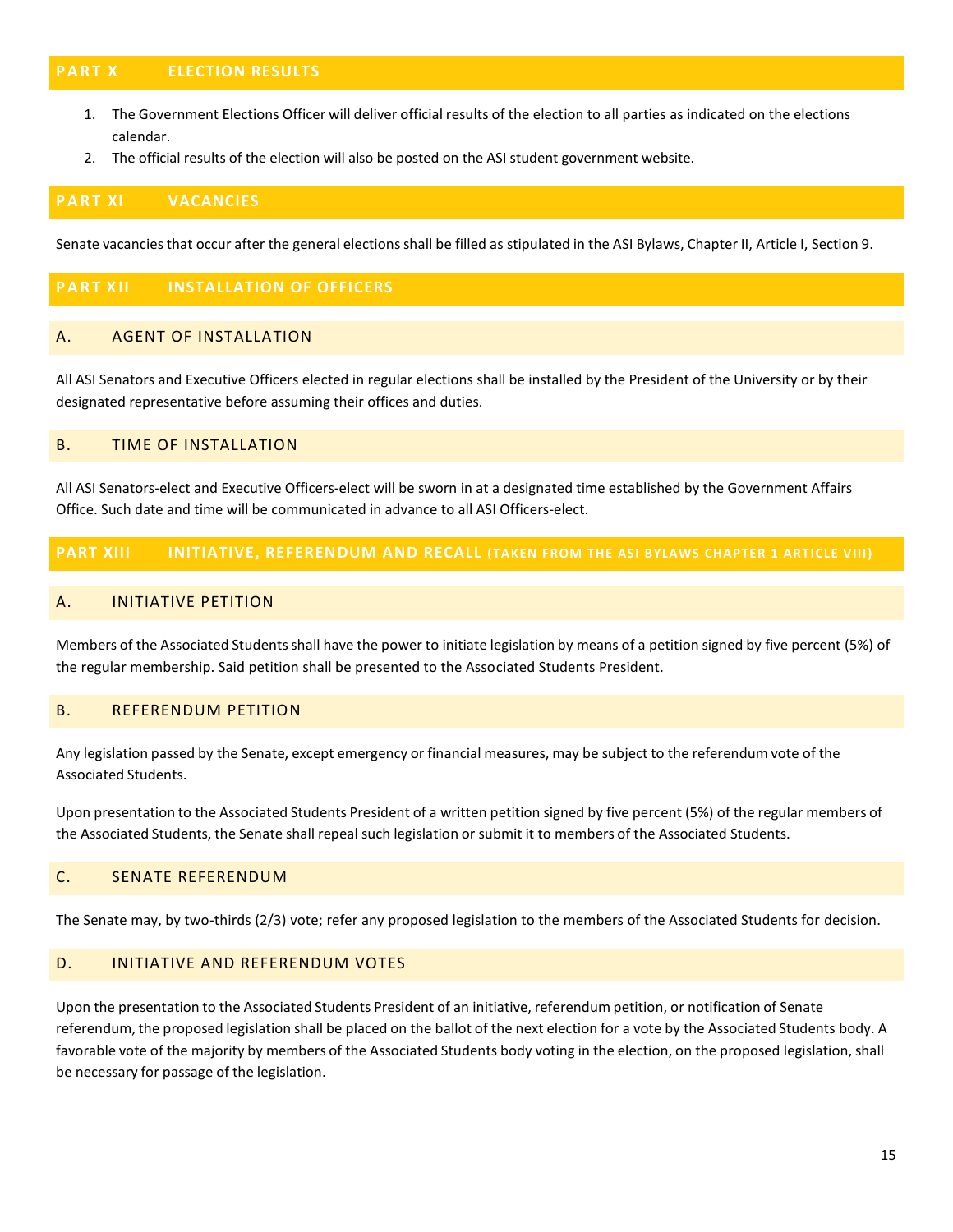## <span id="page-19-0"></span>E. RECALL PETITION

Upon the presentation to the Associated Students President of a petition signed by fifteen percent (15%) of the currently enrolled students of the officer's constituency or three-fourths (3/4) vote of the Senate, any elected officer shall be subject to recall.

#### <span id="page-19-1"></span>F. RECALL ELECTION

A recall election shall be held within fifteen (15) school days after the presentation of the petition. The election shall be conducted in the same manner as a regular election. A favorable vote of two-thirds (2/3) of the members of the Associated Students voting in the election shall constitute a valid recall.

- 1. The reasons for recall shall be stated on the ballot in not more than one hundred (100) words.
- 2. The reasons for retaining the incumbent shall be stated on the ballot in not more than one hundred (100) words.

#### <span id="page-19-2"></span>G. GOVERNMENT ELECTIONS OFFICER'S RESPONSIBILITY

In the instances of initiative, referendum and Bylaws amendments, the Government Elections Officer shall submit to the Senate, at least three (3) weeks before voting, an explanatory note of no more than one hundred (100) words explaining in layman's terms, the result of the measure if adopted.

# <span id="page-19-3"></span>H. INITIATIVE AND RECALL PROCEDURES

Please refer to the Government Elections Officer for specific procedures related to recalls and initiatives.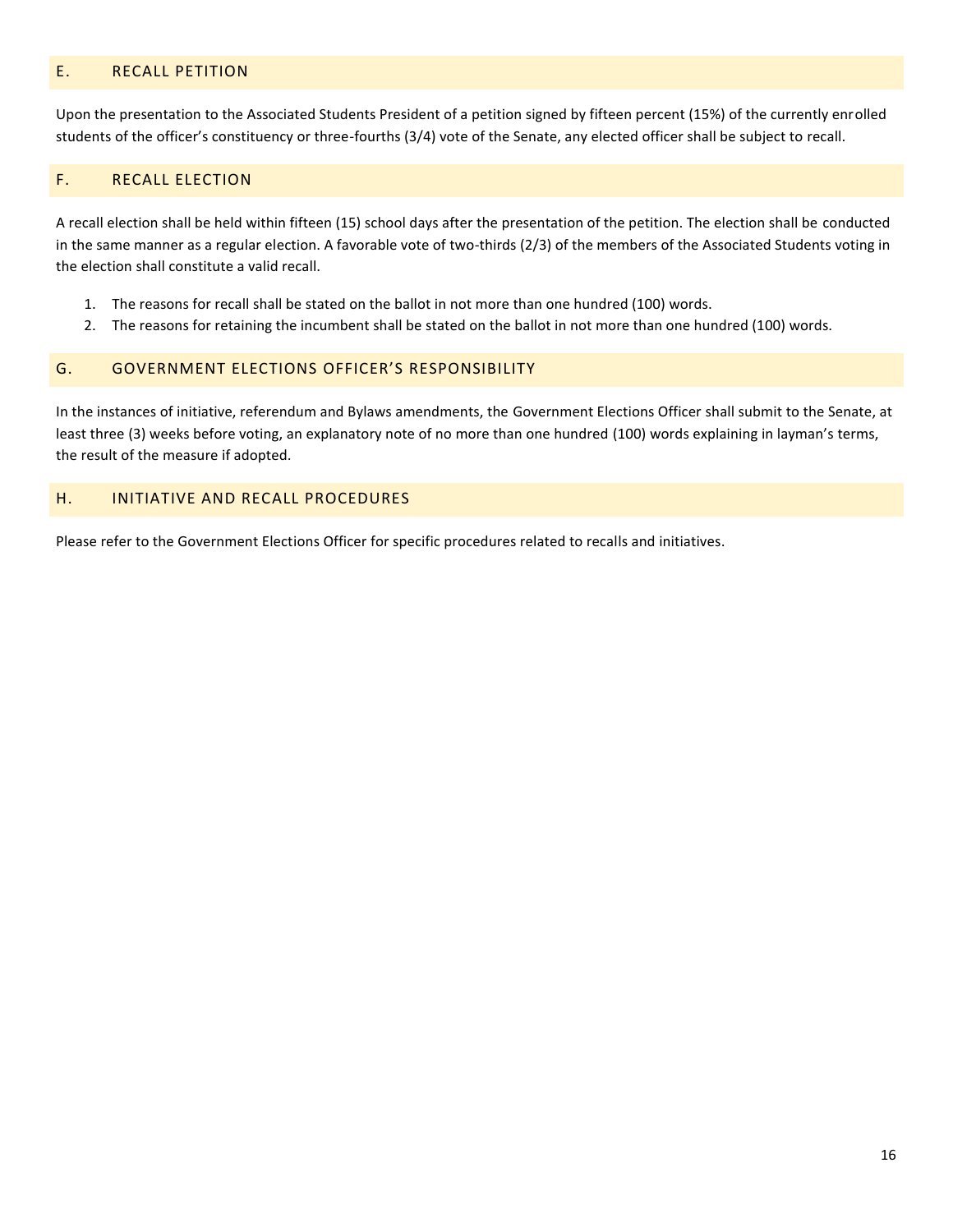# <span id="page-20-0"></span>**GLOSSARY**

| AT LARGE                     | Any position which represents all students other than those from a particular school                                                                                                                                                                                                                                                                                                                                                                                                                     |
|------------------------------|----------------------------------------------------------------------------------------------------------------------------------------------------------------------------------------------------------------------------------------------------------------------------------------------------------------------------------------------------------------------------------------------------------------------------------------------------------------------------------------------------------|
| <b>BALLOT</b>                | Associated Students, Inc.'s authorized material means by which a voter may<br>communicate their views                                                                                                                                                                                                                                                                                                                                                                                                    |
| <b>BALLOT MEASURE</b>        | A measure referred to a vote by the student body from the Associated Students<br>Senate, or a measure in which the petitioning process has publicly begun                                                                                                                                                                                                                                                                                                                                                |
| <b>BRIBE</b>                 | A price, reward, gift, or favor given or promised with the intent of influencing the voting<br>choices of a student voting in an election.                                                                                                                                                                                                                                                                                                                                                               |
| <b>BRIBERY</b>               | The act of paying, receiving, or soliciting a bribe as defined above.                                                                                                                                                                                                                                                                                                                                                                                                                                    |
| <b>CAMPAIGNING</b>           | Any organized, planned action, verbal or written medium, for the purpose of electing a<br>particular candidate or advertising the pros and cons of an issue on the ballot. All<br>campaigning shall be the exclusive duty and responsibility of the candidate, their<br>campaign workers, and referendum interest groups. In addition, arbitrary acts and<br>actions may also be found to be campaigning only if they disturb the equity of the<br>electoral playing field established by the Judiciary. |
| <b>CAMPAIGN WORKER</b>       | Individuals who are actively helping a candidate gain support through direct acts such as<br>distributing or posting any type of campaign materials and/or those that are supporting<br>a candidate via word-of-mouth with the candidate's knowledge. Additionally, candidate<br>workers are those persons whose names appear on the Candidate's Campaign Worker<br>list, granting them the right to campaign for that candidate.                                                                        |
| <b>CAMPAIGN EXPENDITURE</b>  | Any expense to engage in political campaign                                                                                                                                                                                                                                                                                                                                                                                                                                                              |
| <b>CAMPAIGN CONTRIBUTION</b> | Any contribution made to a political campaign party                                                                                                                                                                                                                                                                                                                                                                                                                                                      |
| <b>CAMPUS MEDIA</b>          | 22 West Magazine, Daily Forty-Niner, 22 West Radio, 22 West Video, DIG Magazine                                                                                                                                                                                                                                                                                                                                                                                                                          |
| CANDIDATE                    | An individual who publicly declared their intention to seek an elected office of the<br>Associated Students or other offices elected from the student body                                                                                                                                                                                                                                                                                                                                               |
| <b>DONATED</b>               | Given without monetary compensation or given without adequate monetary<br>compensation                                                                                                                                                                                                                                                                                                                                                                                                                   |
| <b>ELECTION</b>              | The actual days of voting                                                                                                                                                                                                                                                                                                                                                                                                                                                                                |
| <b>ELECTION PERIOD</b>       | The period of time between the opening of the initial filing and the final ballot counting<br>for that election                                                                                                                                                                                                                                                                                                                                                                                          |
| ENDORSEMENT                  | A person, organization or corporation is considered to be endorsing a candidate when<br>aiding a candidate indirectly through acts such as, but not limited to, donating or<br>lending materials to the candidate and/or giving the candidate name recognition.                                                                                                                                                                                                                                          |
| ESTIMATED COST OR VALUE      | What an object, item, or group of items would normally cost if acquired by an ordinary<br>CSULB student under ordinary circumstances                                                                                                                                                                                                                                                                                                                                                                     |